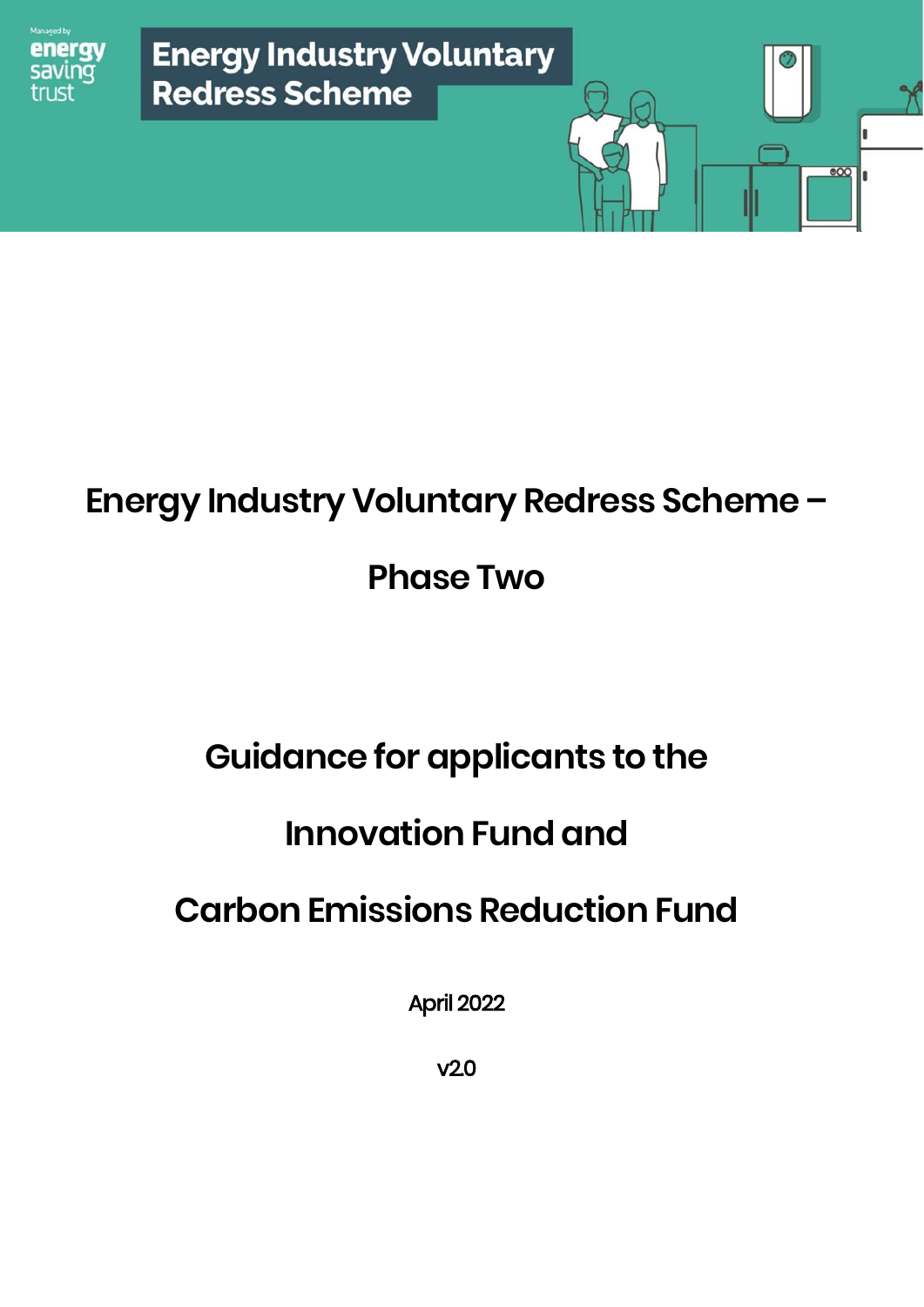

Please note: In addition to charities, this Fund is now open to Community Interest Companies, Community Benefit Societies and Cooperative Societies registered in England, Scotland or Wales. The Main and Small Funds are only open to registered charities.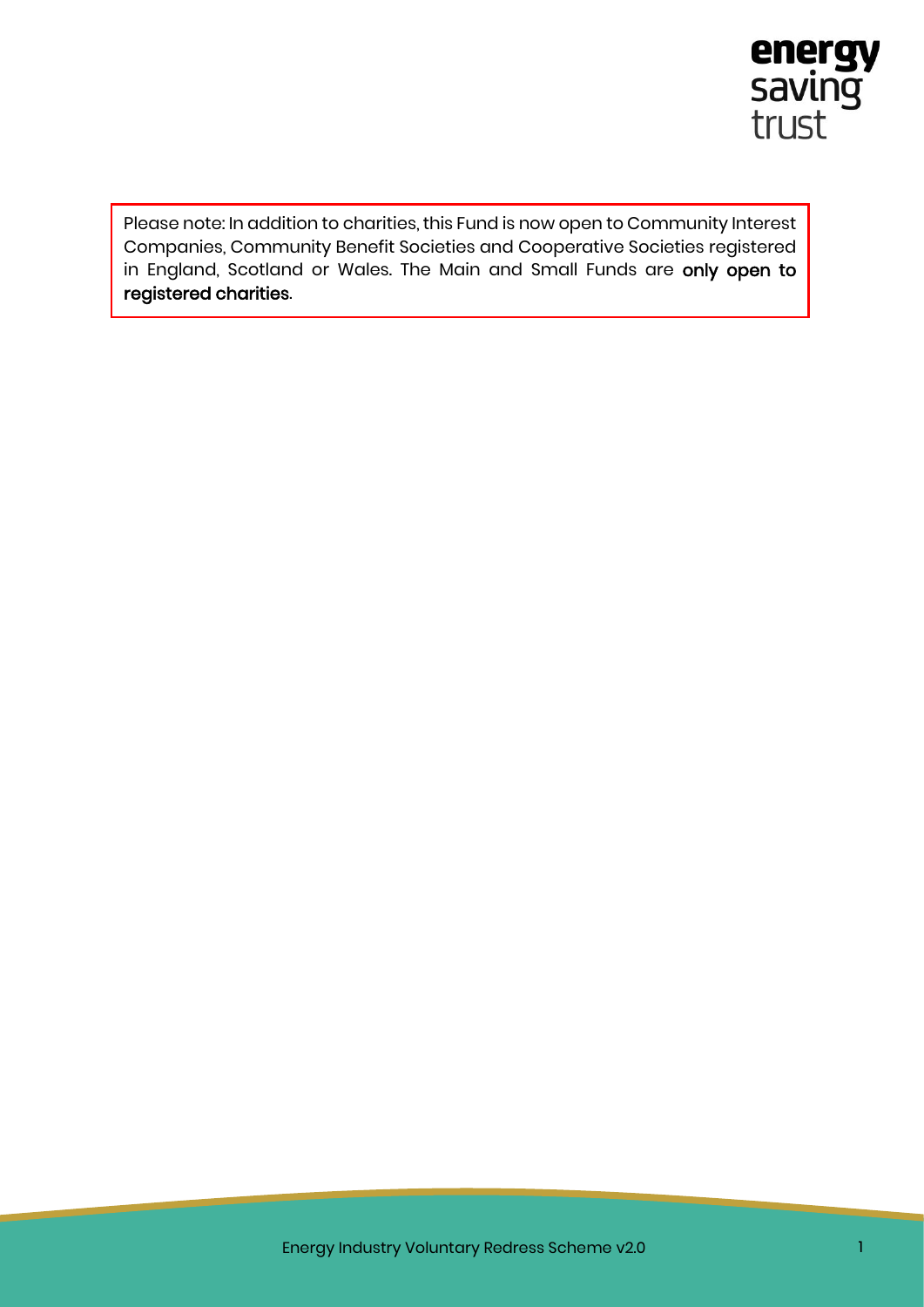

# **Table of contents**

| Annex 1 |  |
|---------|--|
|         |  |
|         |  |
|         |  |
| Annex 2 |  |
|         |  |
| Annex 3 |  |
| Annex 4 |  |

Please note: This document provides guidance on the Innovation Fund and Carbon Emissions Reduction Fund only. There is a separate guidance document covering the Main Fund and Small grants funds, which prioritise energy consumers in vulnerable situations.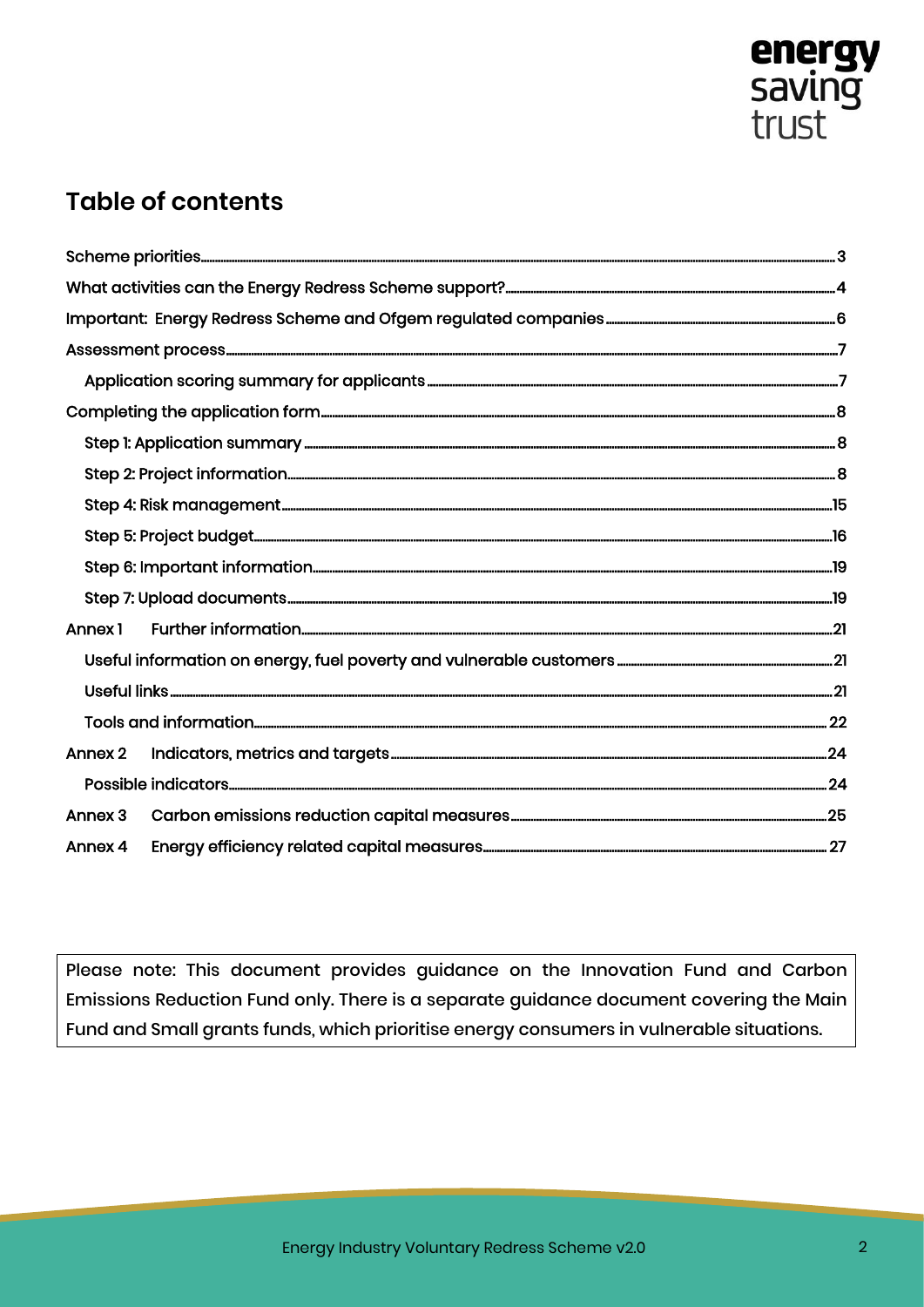

# <span id="page-3-0"></span>**Scheme priorities**

## 1. Innovative products and services (Innovation Fund)

Energy Redress Scheme funding can support the development of innovative products or services related to domestic energy use and as such can allocate funding to projects that meet the following criteria:

- have a realistic prospect of delivering benefits to existing and/or future energy consumers
- help to reduce the environmental impact of energy use (or minimise negative impacts where the scheme is delivering significant social benefit)
- are efficiently managed and provide value for money

For information on other ways that Ofgem supports innovation, see details of the **Network Innovation** [Funding](https://www.ofgem.gov.uk/network-regulation-riio-model/network-innovation) and the [Innovation Link.](https://www.ofgem.gov.uk/about-us/how-we-engage/innovation-link) 

## 2. Carbon emissions reduction projects (Carbon Emissions Reduction Fund, CERF)

Energy Redress Scheme funding can support initiatives principally aimed at reducing the climate change impact associated with domestic energy use, which relate to Ofgem's regulated areas of energy generation, distribution, supply and use. Projects applying to this fund must satisfy the following criteria:

- can demonstrate measurable and lasting reductions in the carbon intensity of energy end use and accelerate the transition to net zero carbon dioxide  $(CO_2)$  emissions
- have a realistic prospect of delivering broadly replicable benefits to existing and/or future energy consumers

Further information on Ofgem's strategic approach towards meeting the challenge of net zero greenhouse gas emissions by 2050 is contained in Ofgem's Decar[bonisation Action Plan.](https://www.ofgem.gov.uk/publications-and-updates/ofgem-s-decarbonisation-action-plan)

Projects funded via the Innovation and CERF funding streams can benefit all domestic energy consumers, not just households in vulnerable situations.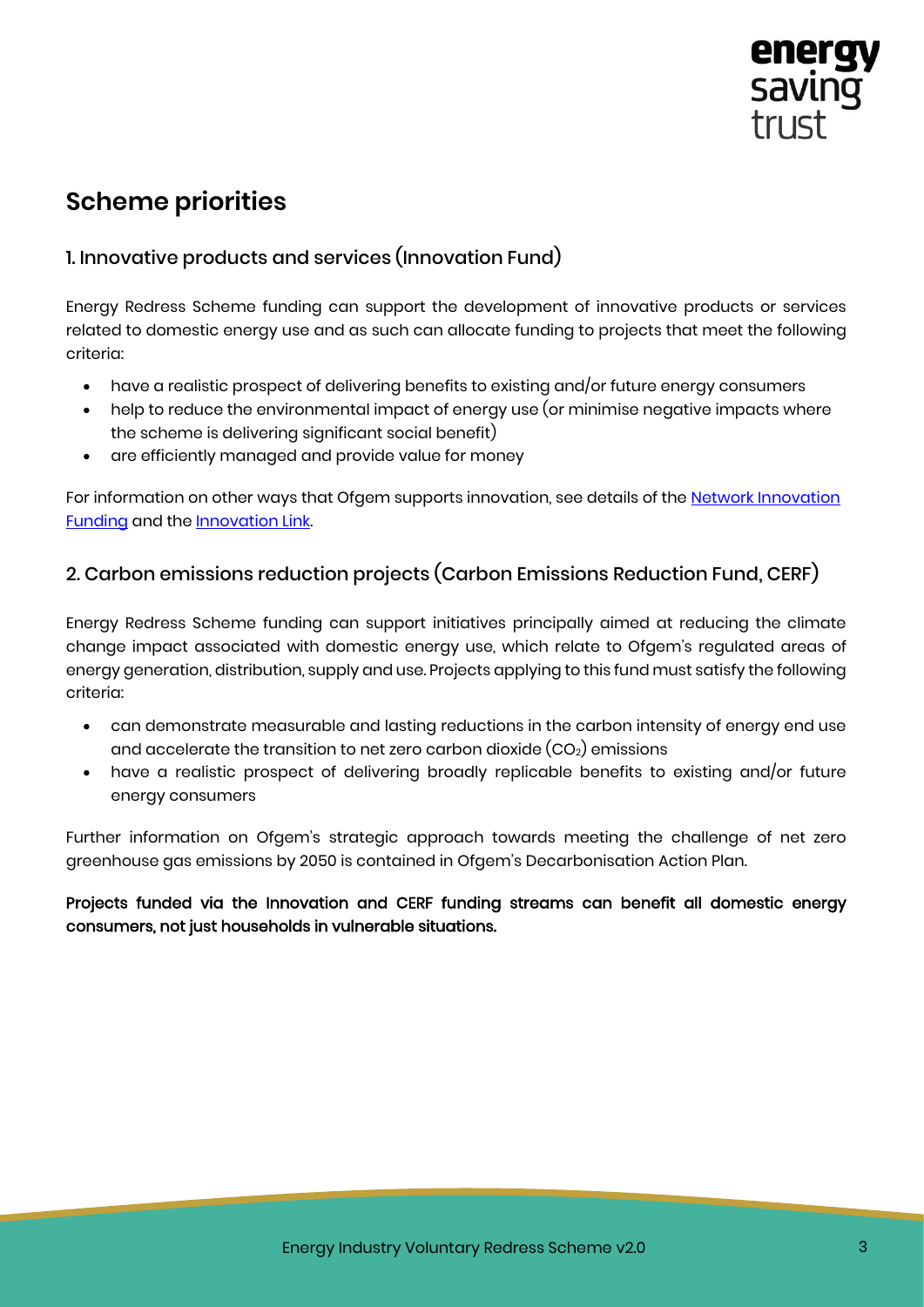

# <span id="page-4-0"></span>**What activities can the Energy Redress Scheme support?**

The Energy Redress Scheme can provide capital or revenue funding and can provide up to 100 percent of the project cost where funding cannot be sourced elsewhere. It can fund projects lasting up to two years and the minimum grant request for the Carbon Emissions Reduction Fund and Innovation Fund is £50,000.

Applicants should consider whether the activity being proposed can be funded in any other way and whether it is already being delivered elsewhere (see [Annex 1 below\)](#page-21-0). They should also critically assess whether the project will represent value for money in terms of the positive outcomes delivered for the funding requested.

## Types of innovation projects

There are two potential types of innovative projects which are relevant:

- testing or trialling the roll-out of products or services that are ready to implement but not yet accessible to energy consumers or certain groups of energy consumers
- conducting research or analysis into the development of products or services not yet accessible to energy consumers or certain groups of energy consumers

Examples of the types of Innovation projects that could be funded include, but are not limited to:

- The development of new tools to help specific groups of energy consumers to be able to manage their energy bills better or to control their heating systems.
- Trialling new business models or interventions to enable households to use more locally generated energy
- Trialling new energy efficiency measures that could have wide use and impact.

#### Types of carbon emissions reduction projects

Applicants are encouraged to consider how their projects can address one or more of the systemic challenges for achieving net zero carbon, such as affordability, accessibility and end-user confidence in carbon reduction technologies and the delivery chain. All projects should also aim to support a just transition to net zero carbon for all energy consumers.

Examples include:

- improving the affordability of energy efficiency and renewable energy products and services for all households e.g.:
	- o community focussed collective purchasing schemes
	- $\circ$  providing access to incentives and low/zero-cost finance for installation of energy efficiency and renewable energy measures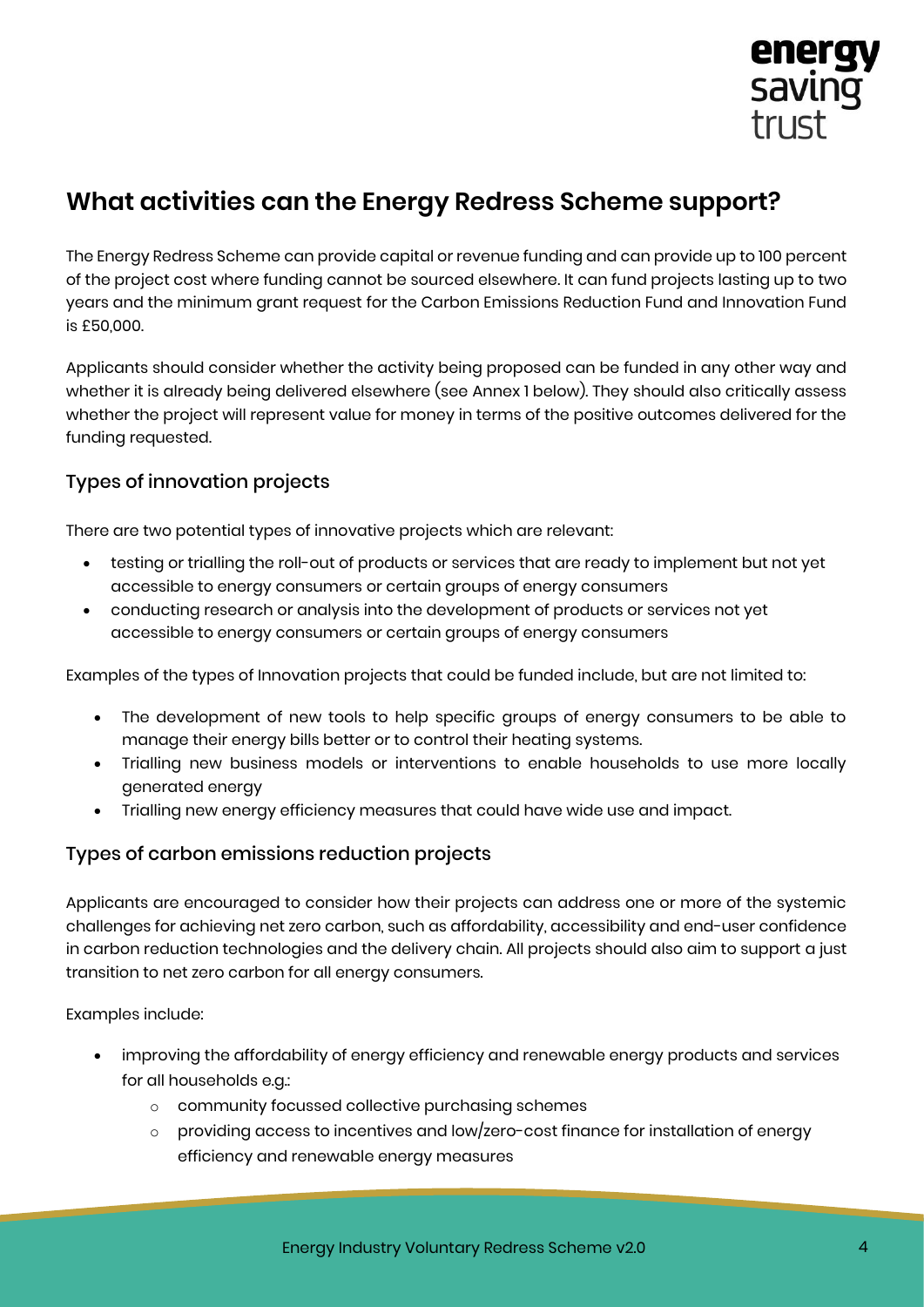

- o testing new models to improve the affordability of home carbon saving such as payas-you-save or energy services payments
- Delivering replicable projects enabling collective ownership of energy assets, such as community owned renewable energy systems.
- improving accessibility of energy efficiency and renewable energy products and services for all households
	- $\circ$  enhancing consumer knowledge, confidence and willingness to invest (e.g. delivering trusted independent advice leading to installations)
	- o working with local supply chains to make energy efficiency and renewable energy measures more accessible
- improving understanding of carbon reduction technologies, optimising their use and improving quality and performance for key technologies

Applications for funding must present a convincing pathway to significant carbon emissions reduction, usually through the potential for more widespread replication. Applications should have the potential to achieve significant impact by 2030 in support of UK carbon emissions targets.

The following illustrate the types of projects which are unlikely to be funded:

- projects for carbon saving measures in bespoke individual buildings or unique building typologies that are not widely replicable and so will have a limited impact on UK carbon emissions.
- projects where the application does not demonstrate sufficient relevant expertise within the project team. This is especially important for projects that aim to provide advice on carbon emissions reduction.
- projects that focus on awareness raising but do not demonstrate a clear pathway to delivering meaningful and lasting carbon emissions reductions (e.g., through installation of measures). Advice should lead to verifiable actions.

Examples of activity that **CANNOT** be funded through the Carbon Emissions Reduction Fund include, but are not limited to:

• measures addressing climate change and carbon reduction that do not fall within Ofgem's regulatory area, such as tree planting, other sequestration or carbon offsetting initiatives, measures addressing transport or organic waste or climate change adaptation projects.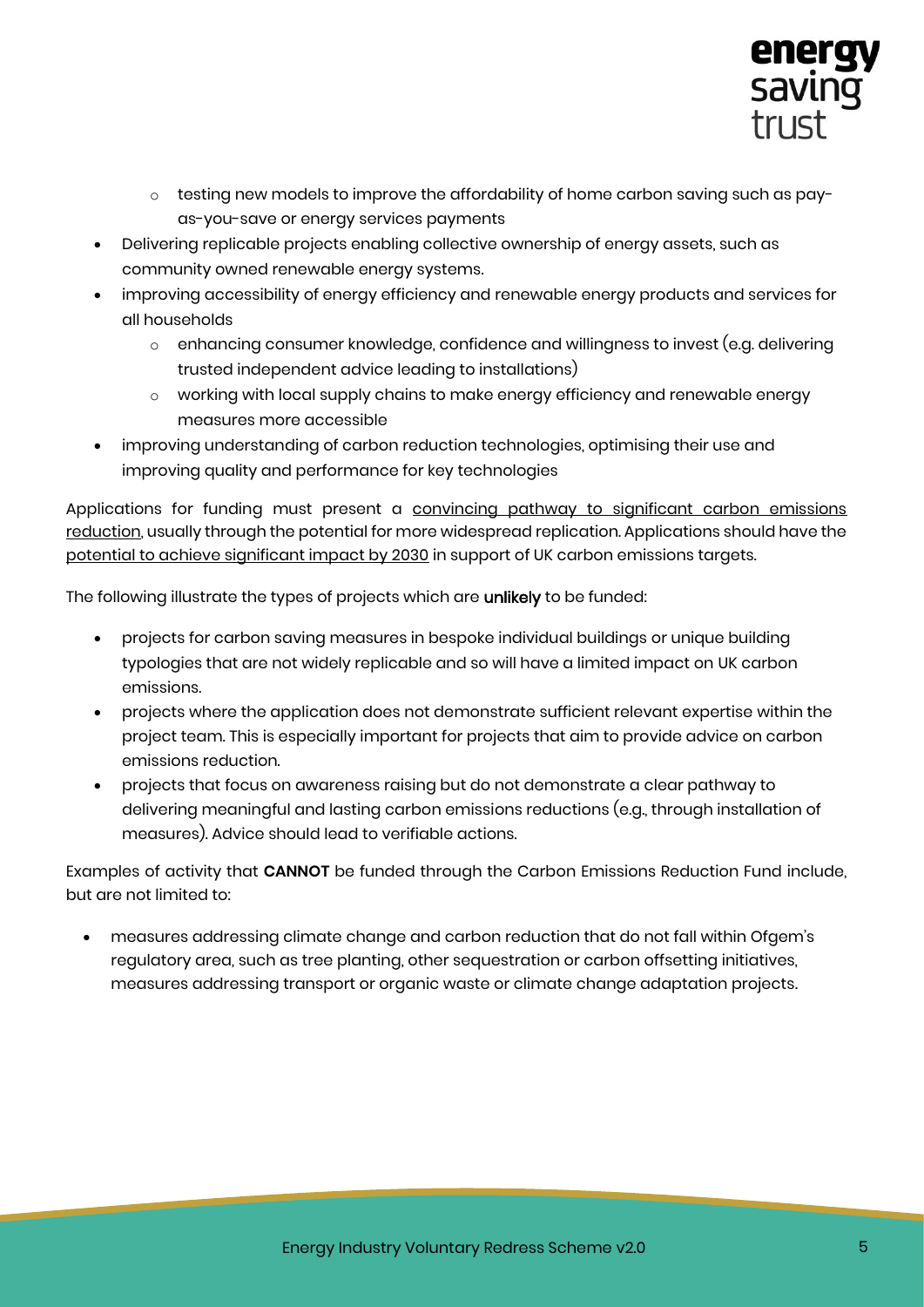

# <span id="page-6-0"></span>**Important: Energy Redress Scheme and Ofgem regulated companies**

The Energy Redress Scheme cannot fund activity that directly benefits any Ofgem licensee, or any other person or company that is regulated by Ofgem which makes a voluntary redress payment, or any person or organisation that has close links to any such organisation. Benefit could be through direct financial gain, positive PR or offsetting the cost of delivering their obligations. As such this also means Energy Redress projects cannot fund direct referrals into supplier obligations such as the Warm Homes Discount, Priority Services Register or enable Energy Company Obligation measures to be installed. Projects can raise awareness of these services, but direct referrals should be made by other funded activities or through a third party.

When you apply to the Energy Redress Scheme, ensure that you comply with this rule and explain how any interaction with energy company obligations will comply, in the 'Additionality' section.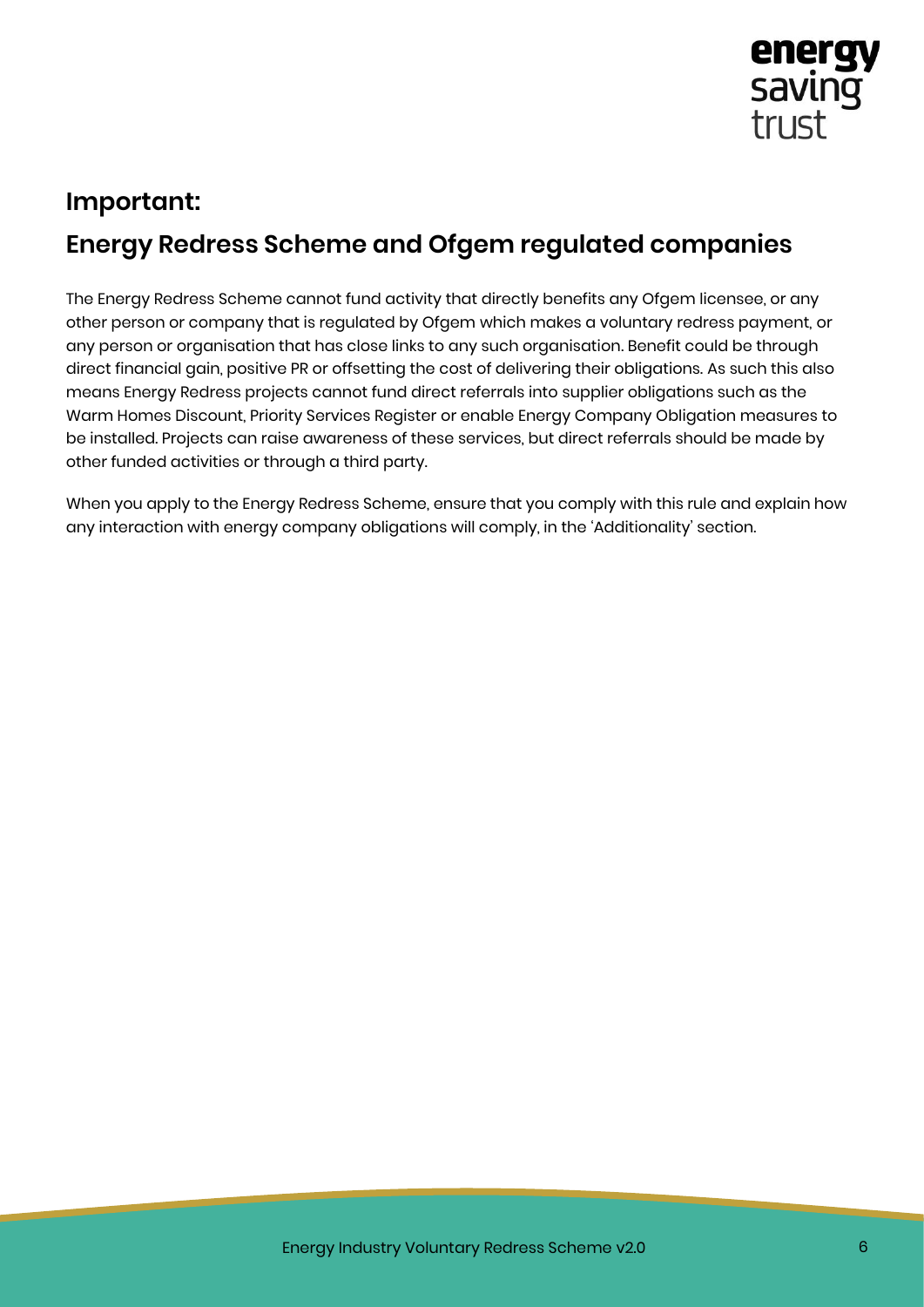

## <span id="page-7-0"></span>**Assessment process**

Applications are assessed and scored by two Energy Saving Trust staff against a list of common criteria. These have been chosen to ensure that projects fit the aims of the scheme, are well planned and are likely to achieve maximum positive impact with the funding. All the scores are moderated, and the top scoring applications are put on the shortlist for our Independent Grants Panel to review. The grants panel make the final decision on funding.

If shortlisted, the lead organisation may be subject to further financial due diligence checks.

## <span id="page-7-1"></span>**Application scoring summary for applicants**

| Criterion                     | <b>Description</b>                                                                                                     | Weighting |
|-------------------------------|------------------------------------------------------------------------------------------------------------------------|-----------|
| Project concept               | Is the aim of the project clear and does it align with the<br>scheme priorities?                                       | 30%       |
|                               | Is there a clear rationale for the project, both regarding the<br>need for it and the approach proposed?               |           |
|                               | Is there good reasoning for why it should be funded through<br>the Energy Redress Scheme?                              |           |
| Your project team<br>and plan | Are targets clearly defined; is there a method to establish<br>baselines with appropriate monitoring systems in place? | 30%       |
|                               | Do the proposed activities support the desired outcomes?                                                               |           |
|                               | Is the project plan and programme sensible for the type and<br>size of the project?                                    |           |
|                               | Does the team/partnership have the skills and capacity to<br>deliver the project?                                      |           |
| Strategic value               | Does the project demonstrate additionality to other services<br>and to the organisation's own business as usual?       | 20%       |
|                               | What will be its long-term legacy?                                                                                     |           |
|                               | Have the risks been properly recognised and mitigated<br>against, including COVID-19?                                  |           |
|                               | Does the project show genuine innovation?                                                                              |           |
|                               | Does the project present a convincing pathway to significant<br>carbon emissions reductions?                           |           |
|                               | Does it have widespread replication potential?                                                                         |           |
| Value for money               | Does the project demonstrate impact and value for money?                                                               | 20%       |

The following is a summary of the criteria used and the weighting applied to each.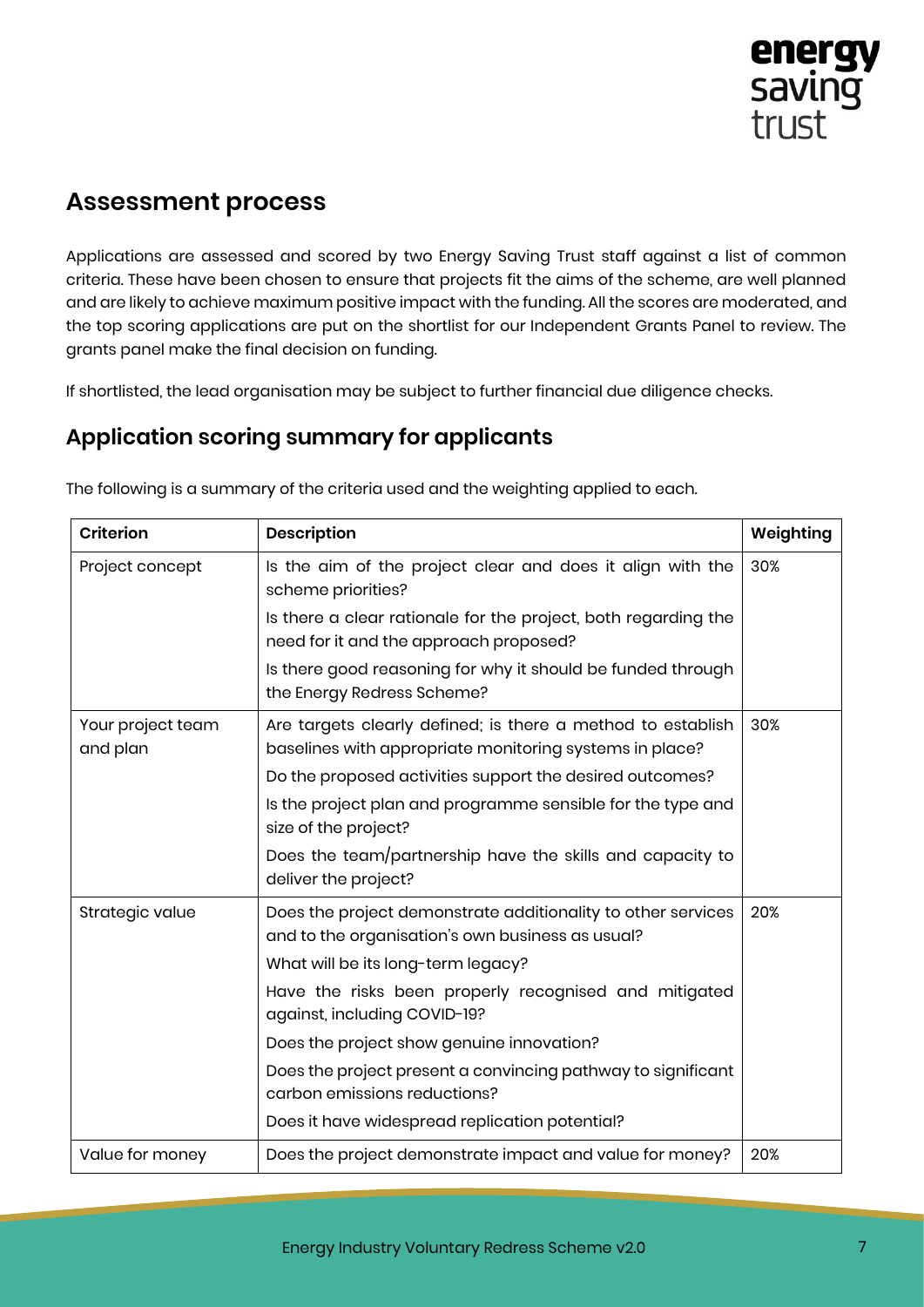

# <span id="page-8-0"></span>**Completing the application form**

Your final application must be submitted via our online system, called the [Energy Redress](https://energyredress.est.org.uk/apply) Dashboard. This is only accessible to organisations that have successfully registered with the scheme.

When a funding round opens, click on the 'Apply for Funding' tab within the Energy Redress Dashboard to select a funding stream to apply to. It is only the application created through this route and that appears in the table on the main dashboard that can be submitted in an open round.

Please note that the online system works best if you use the Google Chrome web browser and it is important to use the 'save' and 'next' buttons to move between the pages of the application form, rather than your browser buttons, to avoid losing work or creating duplicate forms.

Each organisation can only lead on one application per round but can be a partner in more than one application. Unsuccessful applicants can reapply in a subsequent round.

### The deadline for submitting applications is strictly 5pm on the day the round closes.

## <span id="page-8-1"></span>**Step 1: Application summary**

Step 1 of the application form collects basic information about your project and organisation, such as contact details.

**VAT status -** You will need to let us know whether your organisation is VAT registered. Energy Redress funding cannot cover the cost of reclaimable VAT.

## <span id="page-8-2"></span>**Step 2: Project information**

Step 2 of the application form is where you explain your project idea, its overall aims, objectives and expected outcomes, the intended beneficiaries, the geography of the project and the rationale behind why you want to deliver the project.

## 2.1 Project summary (max 250 words)

Provide a short overall summary of your project. Bear in mind that should your application be successful, this description may be made public e.g., in a press release.

## 2.2. Project aim (max 100 words)

State your overall aim and how it aligns with the scheme priorities. Be clear about what you aim to achieve through your project and how that has defined the type of activities you plan to complete.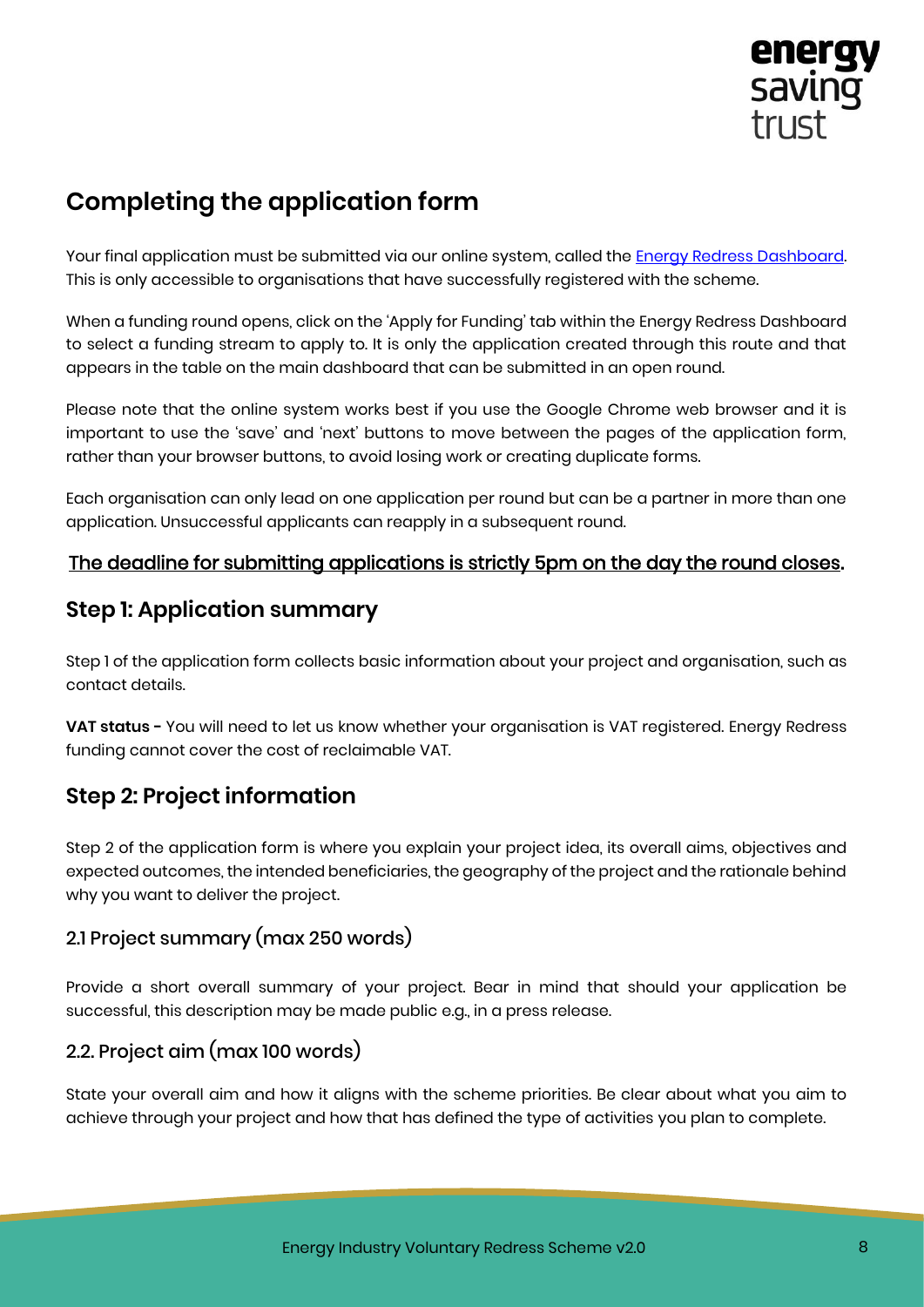

## 2.3 Project beneficiaries (max 250 words)

Outline who will benefit from your project. Be specific about who will benefit directly, including any relevant details on location, type of household/organisation etc and why you have chosen your target audience.

Applications for the Carbon Emissions Reduction Fund and Innovation Fund can be directed towards all domestic energy consumers. Direct project beneficiaries may be limited but there should be an identified wider or future benefit. Applications should summarise here the longer-term potential for meaningful, lasting carbon emissions reductions or use of the new product/service. You have an opportunity to provide more detail and expand on this in section 3.9 Scope for replication or learning.

#### Where will the project take place and what area will it cover?

Complete the checkboxes, and description if appropriate. to inform us where the project will operate. Be as specific as you can about the geography of the project, as it will make demonstrating value for money and the impact clearer.

## 2.4 Project objectives (max 250 words)

The objectives are the things you will do to achieve your overall aim. Keep them short and specific e.g., *evaluate the financial and operational viability of a community-managed scheme for bulk buying and installing solar PV systems*.

## 2.5 Outcomes (max 250 words)

The outcomes are the changes or progress that will be achieved by the successful completion of your project. These can be quantitative outcomes such as financial savings, energy savings, carbon emissions reduction or they can be more qualitative. You should be able to provide evidence that you have achieved these outcomes.

#### 2.6 Rationale (max 300 words)

Explain why you have chosen this project approach and what makes you think that your project is needed and will have an impact. It is important to show that you understand the issues your project will address and how the actions within your project will help to achieve your desired impact and outcomes.

Include any evidence or experience you have that supports the need for your project and its potential replicability/roll out. This could include previous experience of delivering similar projects or information from other studies. Assume the assessors know nothing about your organisation, your services or your experience and explain why the scheme needs redress funding to be delivered.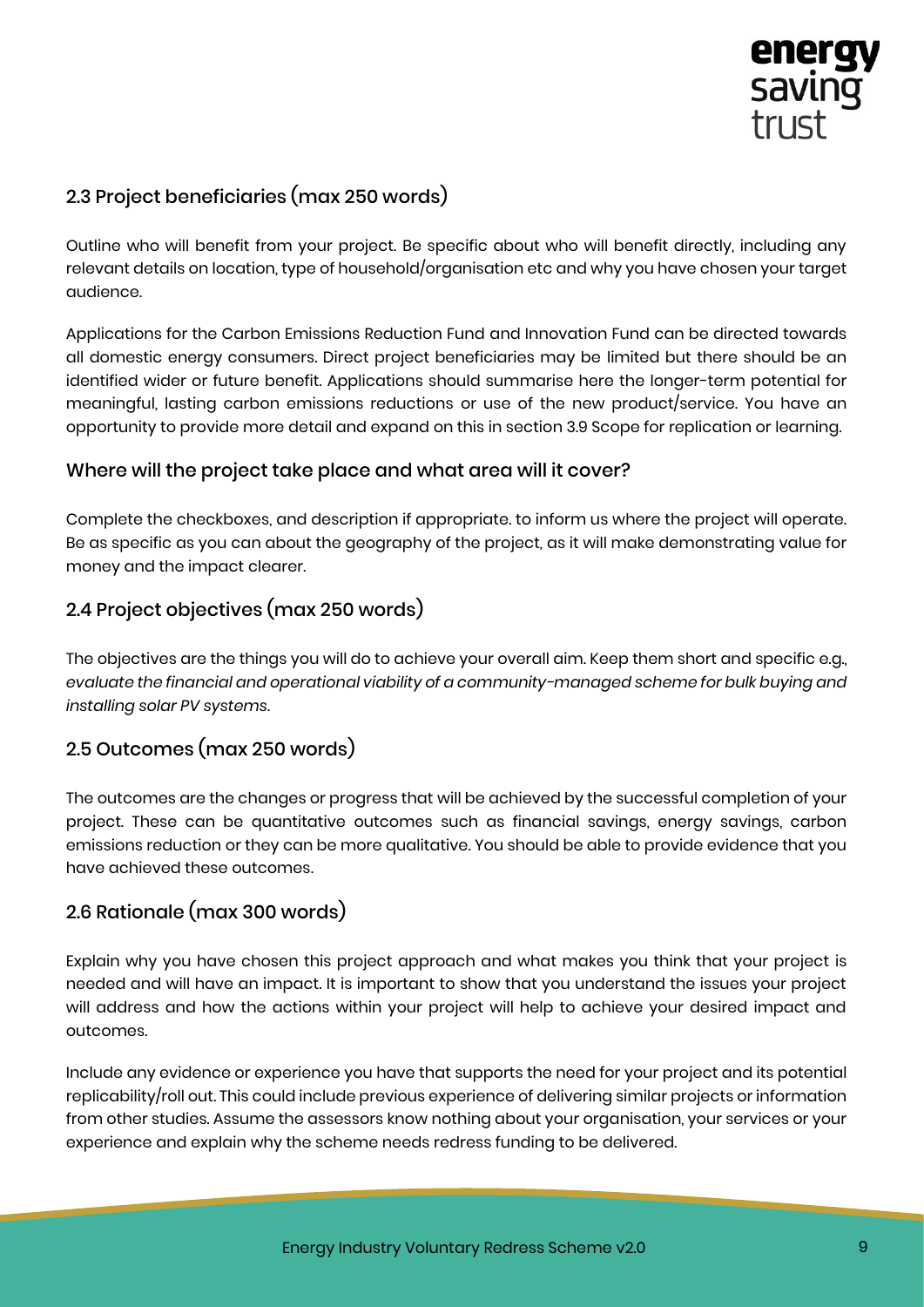

## 2.7 Targets (max 250 words)

Explain what targeted outputs you are going to deliver directly during the project, providing rounded target figures where possible. The targets should be specific, measurable and show good value for money, whilst being realistic about what you can achieve. Bear in mind the continuing impact of COVID-19.

For the Carbon Emissions Reduction Fund, we accept that the direct carbon saving potential within the project timeframe is likely to be limited. You should nonetheless indicate the direct carbon emissions reductions that you expect to achieve using the approach described in section 2.71 below. Additionally, there may be other direct impacts for which you can establish valuable targets; for example, if you will be advising households on implementing various renewable heat measures, you should indicate the number of households surveyed and, if possible, the number that have installed a measure or intend to install as a result.

You must describe how you will monitor the **progress** of the project in achieving the targets e.g., use of a database/CRM, event sign in sheets, and also how you will monitor the **impacts** of the project e.g., health and wellbeing surveys, reviewing energy bills or using energy monitors. If you are going to undertake surveys with clients or if you will produce case studies, provide clear target figures for the number of these you will complete.

Successful applicants are required to report quarterly on progress towards the targets.

To help you decide on the most appropriate targets, there is a list of suggested indicators in [Annex 2](#page-24-0) of this document.

## 2.71 Carbon reduction targets

Applicants under the Carbon Emissions Reduction Fund should complete and upload the Carbon Reduction Targets spreadsheet, available from the website: **energyredress.org.uk/application-pack.** The spreadsheet comprises two elements:

- the Carbon Reduction Measures table
- the Other Low Carbon Outcomes free text table

The Carbon Reduction Measures table records the target number of different measures that will be installed through the project e.g. number of solar PV, solar thermal, wind, heat pump and/or battery systems installed. You are not required to offer all (or any) of the measures indicated and should only complete the rows of the table applicable to your project.

If your specific measure is not listed in the Carbon Reduction Measures table, or if you wish to provide more supporting information, you have an opportunity to input additional narrative in the 'Other Low Carbon Outcomes' free-text table. Please provide a reasoned estimate of the annual total carbon dioxide saving of Other Low Carbon Outcomes based on evidence backed calculation.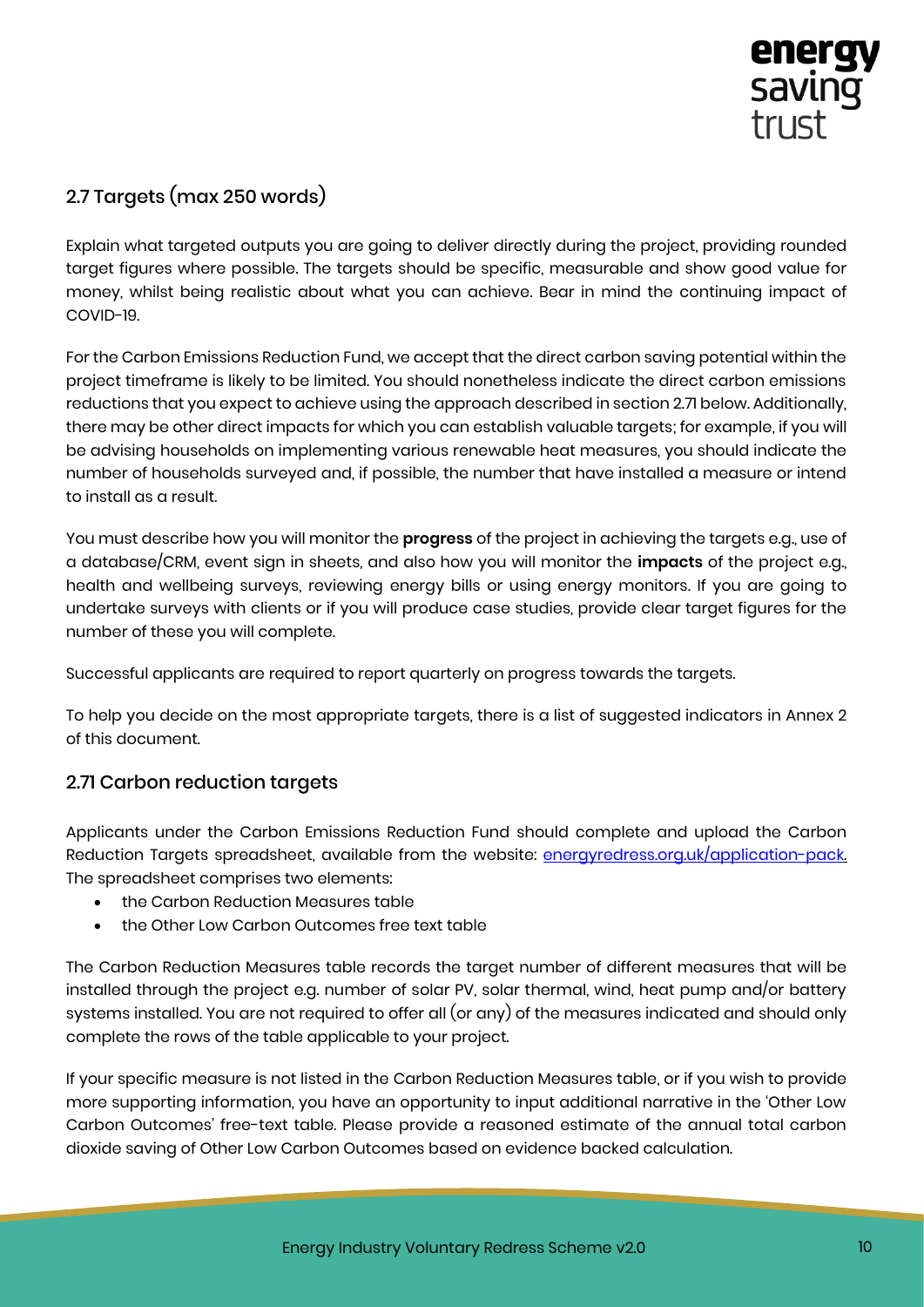

You should also upload your calculation methodology as an attachment to your main application (PDF, Word or Excel formats are acceptable). Refer to [Annex 3](#page-25-0) for additional information about the types of Carbon Reduction Capital Measures that may be supported.

Where funding is being sought for low carbon capital measures applicants should explain how they are following the 'Energy Hierarchy' through minimising energy use before incorporating renewable energy systems. For example, a project that would seek to pilot renewable heat capital measures in the home should first ensure that appropriate building insulation standards have been met.

#### 2.8 Advice targets table

Only complete this table if your project includes direct delivery of advice to households. You need only complete the rows of the table applicable to your project, but you must complete the estimated **number of unique households supported**, as this helps us to determine the overall impact and value for money of your project. We understand that a vulnerable household may need multiple interventions to resolve an issue and therefore the number of interventions may be higher than the number of unique households.

The table requires an estimated cost for each type of advice, this should be based on the estimated staff time, travel costs and resources required to deliver each type of intervention. Ensure that the total cost of your interventions is consistent with the level of funding requested within the project budget. See the guidance document for the Main and Small Projects Fund for a guide to the costs expected for the different interventions.

## 2.9 Scope of advice (max 150 words)

Only complete this section if your project involves the provision of advice to households. Provide further information on the scope of the advice that will be delivered through your project e.g., a full home energy survey, behavioural advice, referrals for capital grants. Please note that, although, we understand the benefit of holistic support, energy must be the primary focus of the project. Describe any referral pathways in place to either internal projects/services or partner organisations for specialist advice e.g., benefits, debt or health advice.

## **Step 3: Detailed project planning**

This section deals with who will deliver the project and how. It also covers the experience within the project team and asks how the project is different from your other activity (additionality). Finally, this section asks whether the project could be replicated by others and how lessons will be shared.

## 3.1 Project activities (max 300 words)

List the activities and/or measures to be funded and ensure the information is consistent with what you have said in other areas of the application form, such as the objectives and targets sections.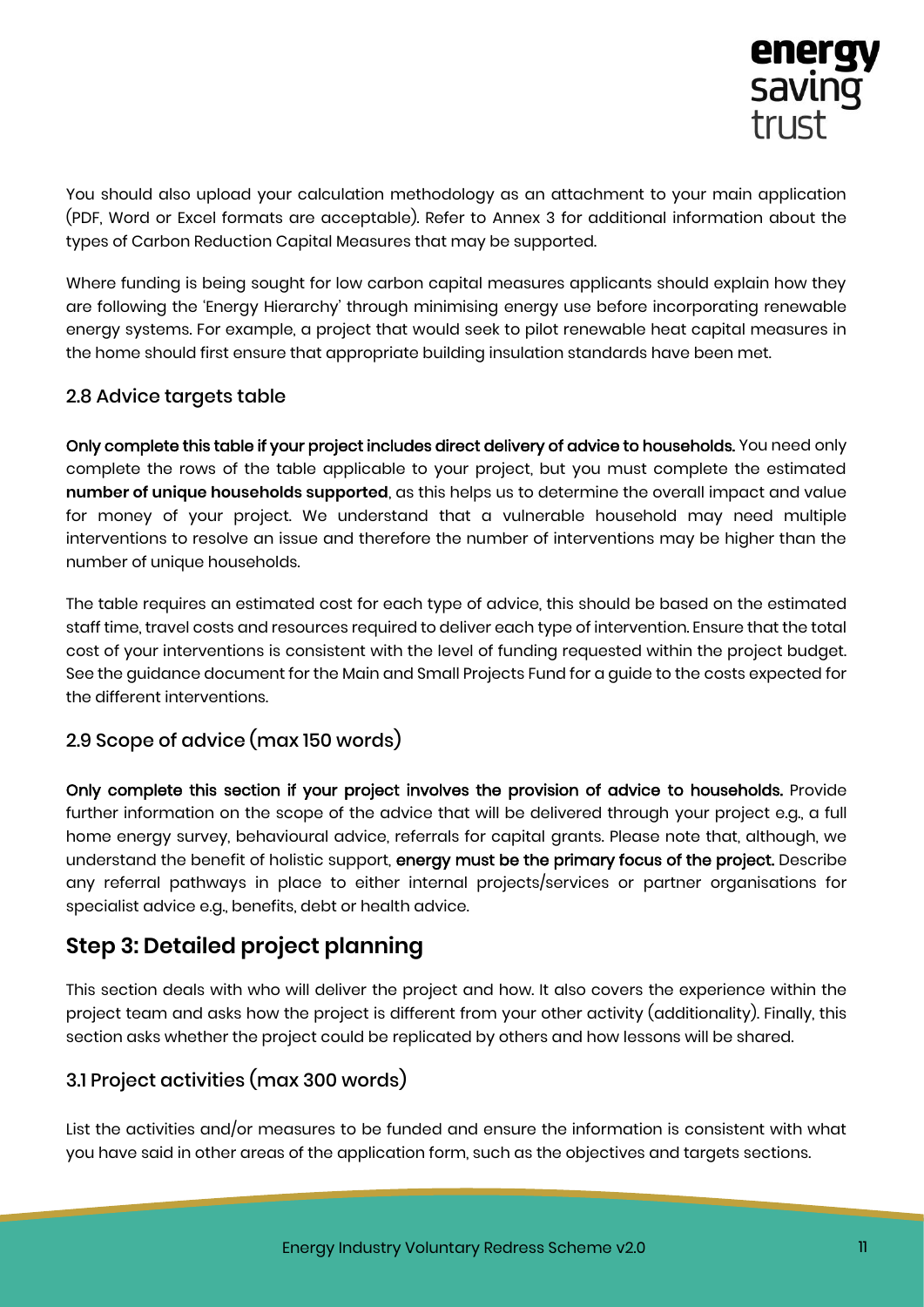

If you have secured match funding for the project, please be clear where it is coming from, what it will pay for and what will be covered with funding from the Energy Redress Scheme.

If you wish to provide energy-saving measures as part of your project, review the Energy Related Capital Measures table i[n Annex 4](#page-27-0) as a guide to what the scheme will consider funding. The list is under constant review, but items not listed are unlikely to be funded.

Explain how you will ensure that measures installed will be fitted safely and to an appropriate standard.

It is important to understand your responsibilities to the energy consumers you are supporting. Ensure that you have a process of requesting and recording permission from householders if you are installing anything in their properties or if you are carrying out a visit to their home or business.

Also ensure that you have any relevant policies in place to safeguard both your clients and your staff e.g. Coronavirus mitigation measures, lone worker policies and any appropriate training and background checks on staff.

### 3.2 Project programme (max 750 words)

Energy Redress projects can last a maximum of 24 months and successful projects are likely to receive grant offer letters and be able to start their projects approximately 12-15 weeks following the round closing so ensure your projected start date aligns with this.

List the tasks you will undertake and include a planned start and end date for each. Each task should represent a broad area of work rather than day to day detail. Be realistic about how long different tasks take (e.g., recruitment and training staff) and list the deliverables of each task (e.g., service launched, training session delivered, materials produced).

For successful projects, the project programme will be used in the quarterly monitoring and reporting process to check progress.

#### Projects over £500,000 value:

Applications requesting over £500,000 must complete and upload the Detailed Project Plan spreadsheet available on the website: [energyredress.org.uk/application-pack.](https://energyredress.org.uk/application-pack) The spreadsheet captures more detail about each task listed in the project programme and if you do not yet have all the information, provide as much detail as is currently known, such as role titles for staff to be recruited and estimated costs or timescales for decisions on match funding.

The Detailed Project Plan spreadsheet has a 'guidance' tab with further information and a Gantt chart template. The use of the Gantt chart tab is optional, and applicants can submit their own project management schedule if available.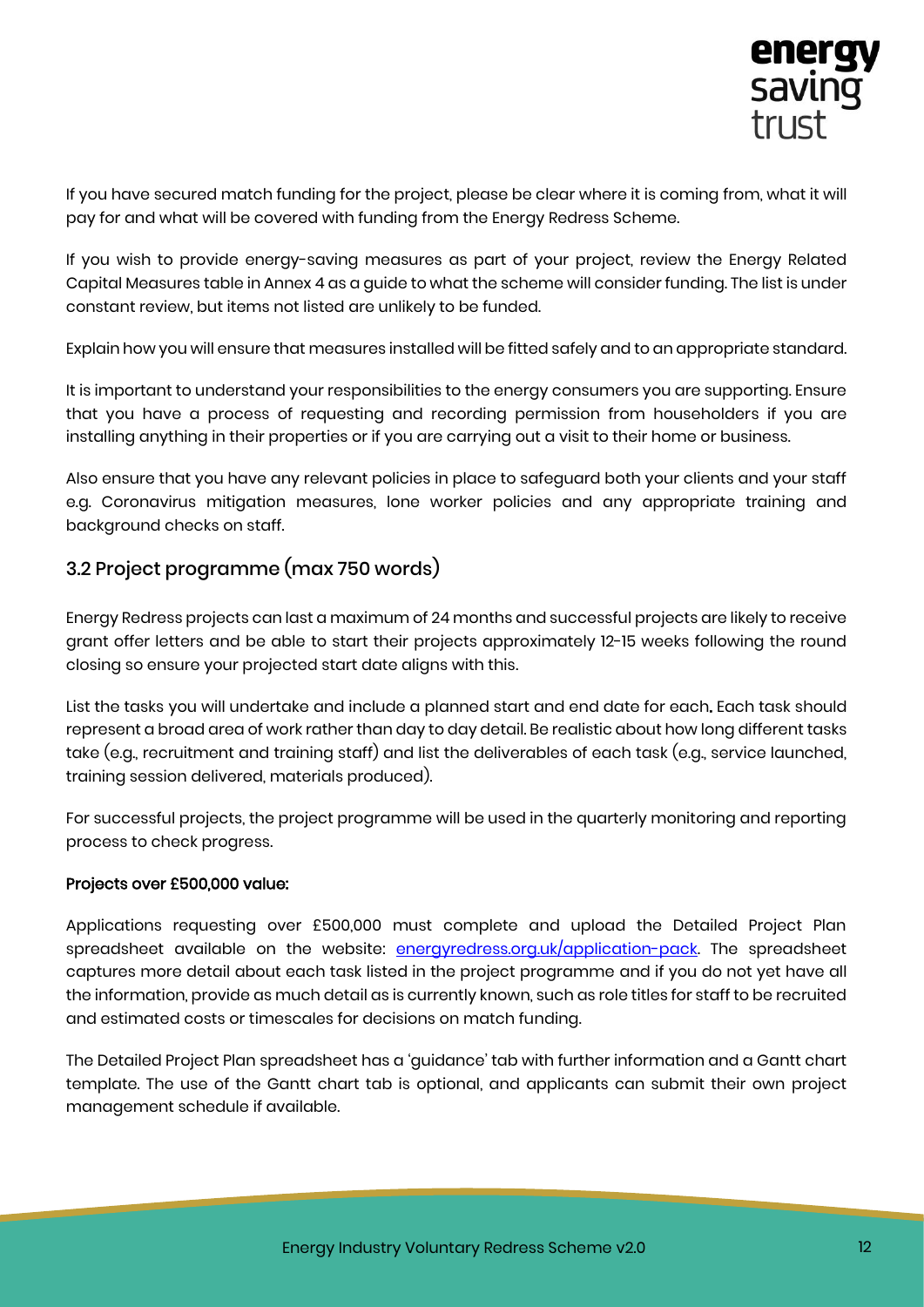

## 3.3 Project partners

Partnership projects are permitted and encouraged under the Energy Redress Scheme.

Your proposal must be led by either a charity, Community Interest Company, Community Benefit Society or Cooperative Society registered in England, Scotland or Wales but partners can be other types of organisations. However, organisations that are regulated by Ofgem or have close links to organisations regulated by Ofgem, cannot receive Energy Redress Scheme funding or benefit in any way e.g., through positive PR or offset marketing costs.

List any organisations that will work on your project as partners. Please include the name and type of each organisation and give a brief explanation of their role in the project. Attach letters of support from all confirmed partners in Step 7 of the application form.

The staff time of project partners involved in delivering the project should be included in the staff costs table in Step 5 rather than in the 'Other Costs' budget table and should be charged at day rates based on staff costs plus overhead (see Section 5.2), rather than commercial day rates.

## 3.4 Relevant experience (max 500 words)

Provide details of the relevant skills and experience within your organisation/partnership that demonstrate your ability to successfully complete the work you are proposing. Assume the assessors know nothing about your organisation and the work that you do and provide enough detail accordingly.

If your application is a partnership project, be clear about what experience each organisation has and why you have chosen to work with them. This is especially important if you are going to be working with a commercial entity as a partner, rather than procuring their services.

#### 3.5 Project team

This section refers to the specific people who will carry out the project. Detail who will manage the project and carry out the different tasks. Choose the people who will have the most important roles in the project, including those you will recruit, and provide the following:

**Role**: Their role within your project.

**Name**: The name of the staff member or TBC.

**Organisation**: The organisation they work for/will work for.

**Biography**: A short summary of their relevant skills, experience and qualifications. Note that the maximum for this is 50 words so be succinct, (including what you will look for in new recruits).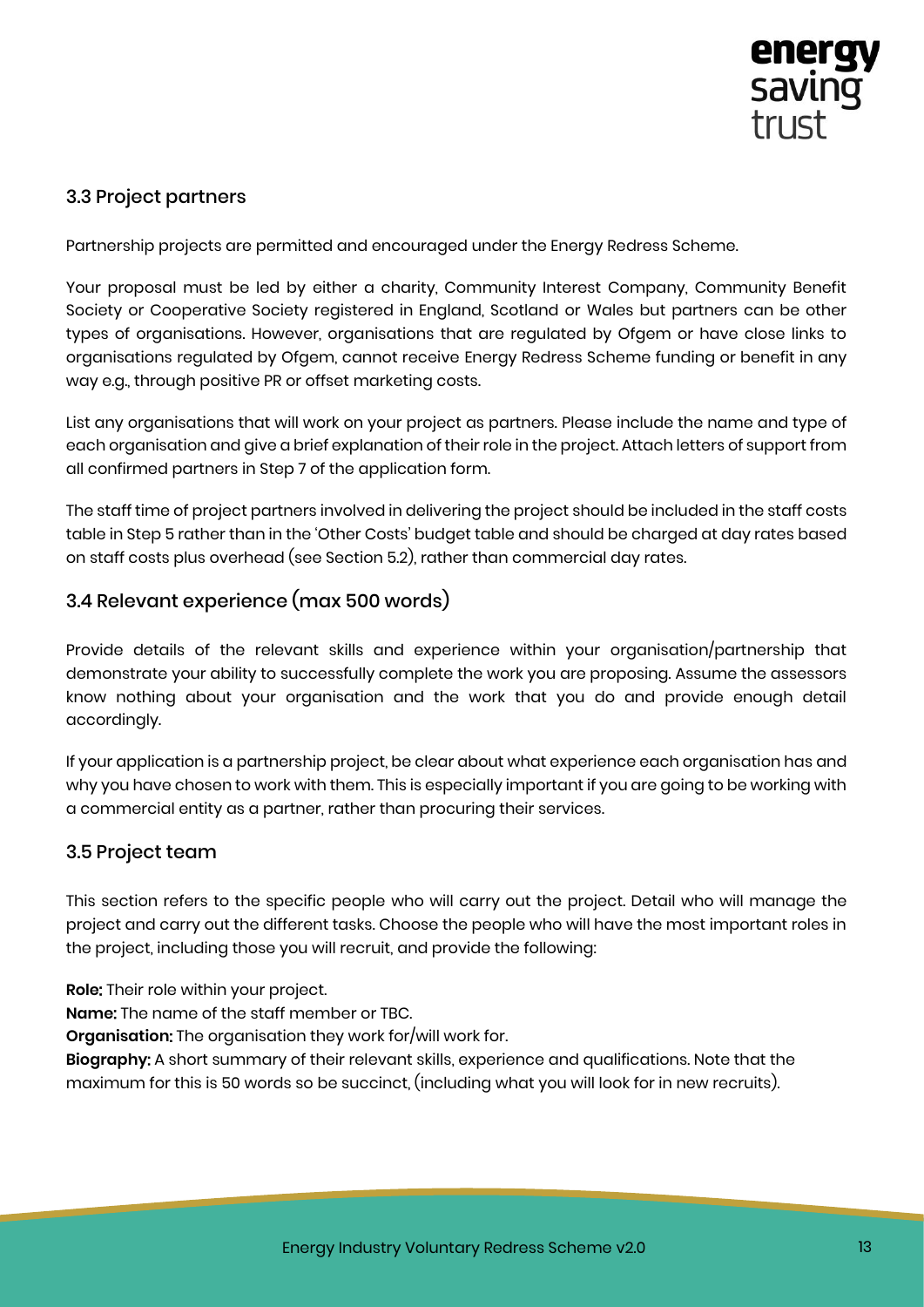

## 3.6 Procurement (max 150 words)

If you plan to procure any goods or services from organisations other than your project partners, list them in this section and explain how you will ensure your procurement process is open and fair.

## 3.7 Additionality (max 250 words)

Projects must demonstrate 'additionality" by showing that they add value to existing services and are not duplicating or conflicting with other programmes that already exist e.g., government funded programmes such as Home Energy Scotland or NEST in Wales.

Consider how your initiative relates to programmes such as the Local Authority Delivery Scheme of the Green Homes Grant or Rural Community Energy Fund and if your project is accessing funding from any of these schemes, explain why it needs additional funding from the Energy Redress Scheme and what benefits will result. You can also check the Energy Redress website for details of the projects funded so far - [Energy Redress scheme.](https://energyredress.org.uk/projects)

For capital projects, use this section to justify the percentage of funding being sought for the capital measures. Projects with a financial return or revenue stream (e.g., projects seeking funding for renewable energy systems) should request only the funding required to make the project viable. Projects requiring 100 percent capital funding are difficult for others to replicate without access to the same level of funding and so are unlikely to be funded without a very clear rationale for how the project will achieve wider impact.

Note that the Energy Redress Scheme cannot fund activity that has already taken place. It can only fund new activity that cannot be fully funded from elsewhere.

## 3.8 Innovation (max 500 words)

Use this section to describe any aspects of your project that demonstrate innovation. It is an opportunity to highlight any innovative approaches, technologies or techniques used in your project.

If you are applying to the Innovation Fund, you should pay special attention to explaining how your project is innovative and how it meets the priorities of the fund.

Organisations applying under the Innovation Fund or Carbon Emissions Reduction Fund can upload up to two feasibility reports or options appraisals that help to explain their project, as supporting documents.

## 3.9 Scope for replication or learning (max 250 words)

To maximise the impact of the Energy Redress Scheme we are keen to support projects that will benefit other future activities to achieve the scheme's aims.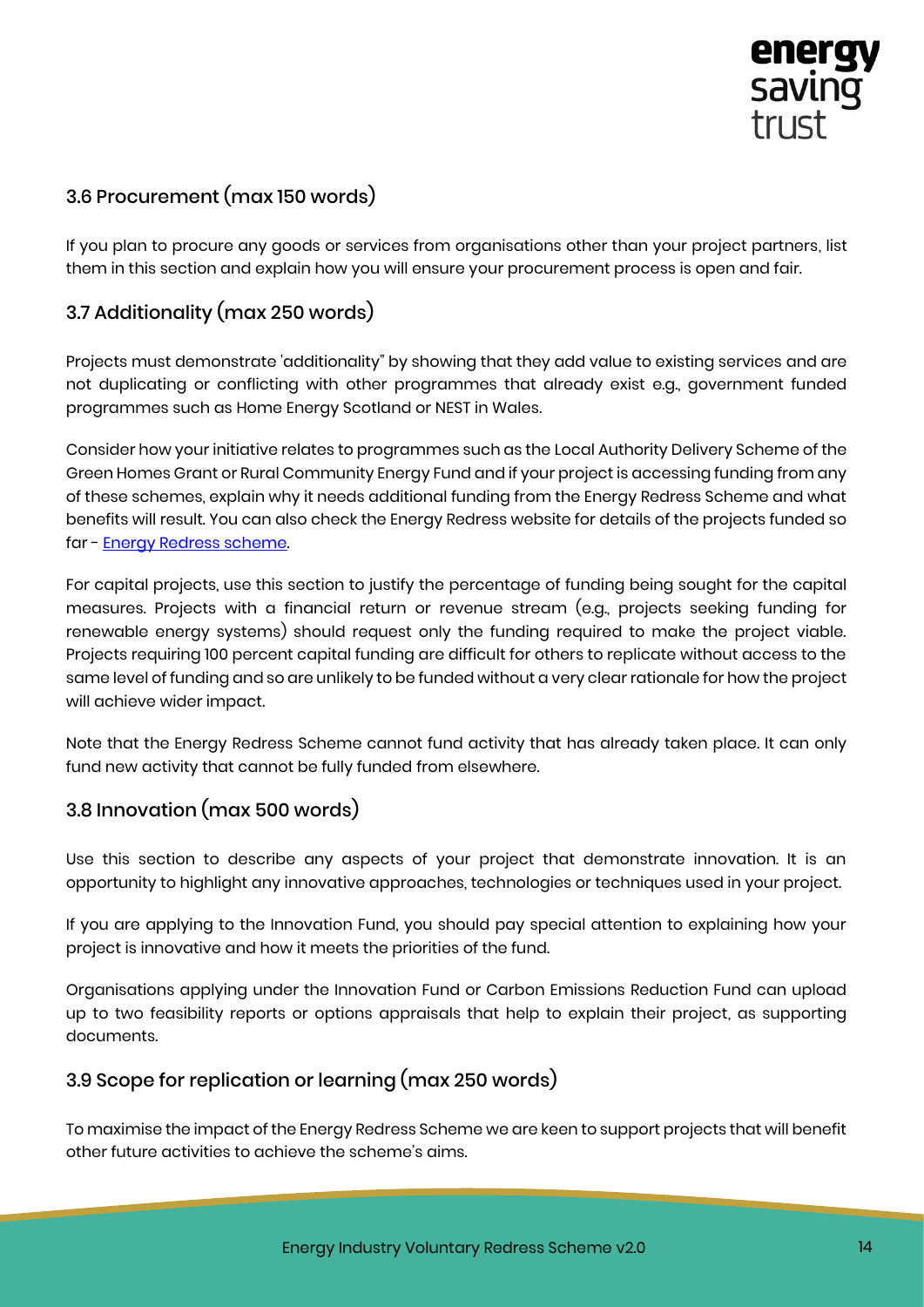

For Carbon Emissions Reduction Fund projects, the immediate or direct carbon saving impact during the project timeframe is likely to be small. Replication potential is therefore a very important consideration. You should provide an evidence-based assessment of the broader, long-term carbon reductions that your project could unlock. This can reference sources such as credible documented research, reports, or opinion surveys and should aim to give a clear picture of the scale of impact that the project could have over the longer term.

Explain how the approach that you propose could be replicated elsewhere and how you will encourage replication and share the lessons learned with others, including those outside of your own network.

## 3.10 Next steps (max 150 words)

Explain what you would like to happen at the end of your funding period. Will your project continue with funding from elsewhere? Do you intend to start up an activity that will be self-supporting in the long term? Does this project enable something else to happen once it is completed?

## <span id="page-15-0"></span>**Step 4: Risk management**

#### 4.1 Project risk assessment

The Energy Redress Scheme funds projects that are delivered diligently and safely for all of those involved. Use the table to describe the risks associated with delivering your project, the likelihood of the risks happening (low, medium, high), the potential impact they could have on the project (low, medium and high) and what measures you will put in place to mitigate against the risks.

Risks are anything that could stop your project from being successful or problems that might arise from your activity e.g., loss of staff, a data breach, safeguarding or health and safety issues. If your project involves collecting any personal data, ensure you comply with the General Data Protection Regulation (GDPR) and always collect appropriate consents from the people that you work with. More information is available here: [UK GDPR.](https://uk-gdpr.org/)

For most projects it is good practice to ensure you have the following in place:

- Health and Safety Policy (including lone worker policy and risk assessments for home visits)
- Data Protection Policy
- Equal Opportunities Policy
- Safeguarding Vulnerable Adults Policy
- Everyone involved in delivering face to face advice to vulnerable adults has passed an [Enhanced DBS check,](https://www.gov.uk/dbs-check-applicant-criminal-record/get-a-standard-or-enhanced-dbs-check-for-an-employee) or in Scotland a satisfactory disclosure from [Disclosure Scotland.](http://www.disclosurescotland.co.uk/)
- Appropriate insurance for the work you are delivering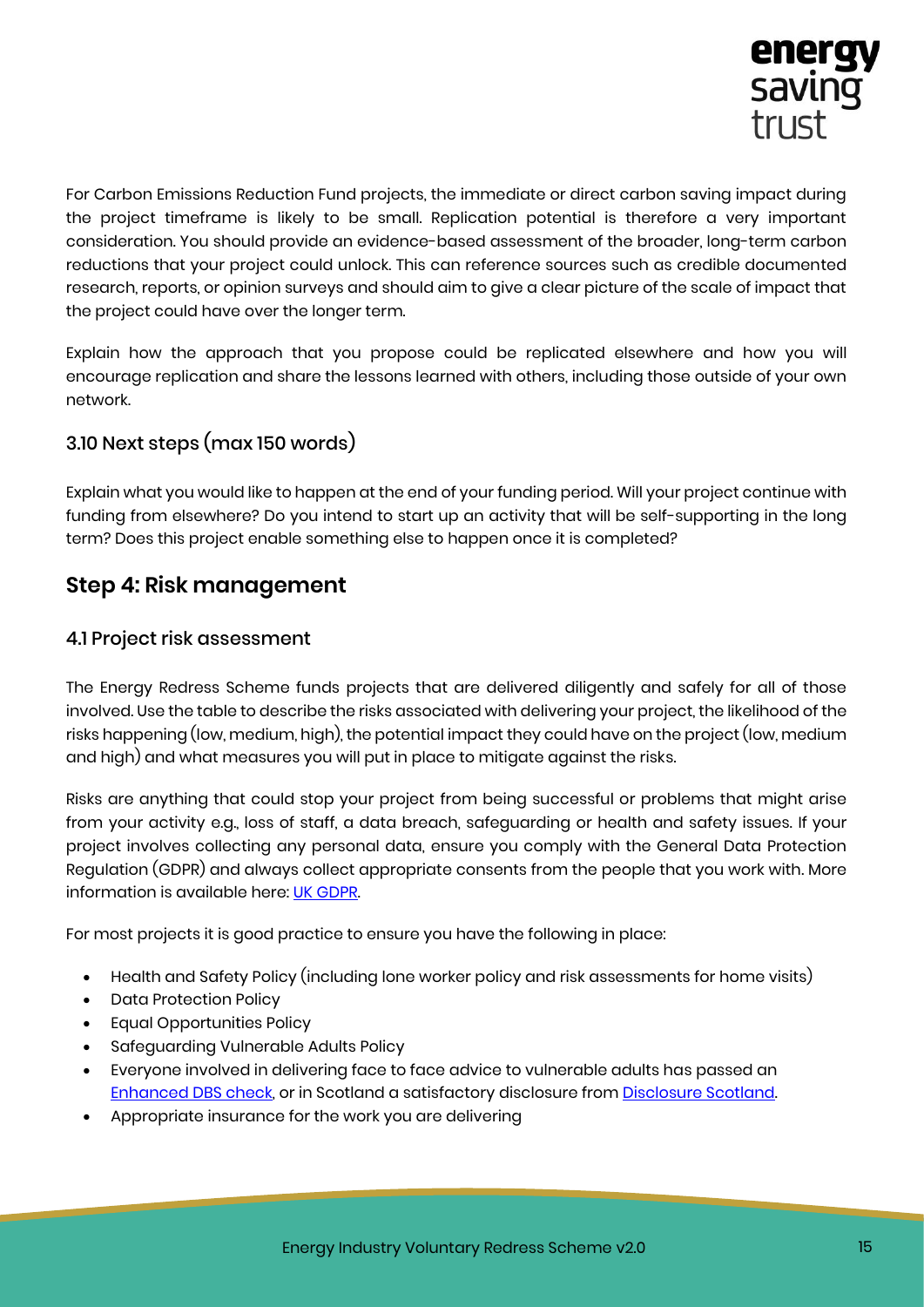

COVID-19 – All applicants must consider how they will deliver their project safely with the continuing impacts of COVID-19. Face to face work, community events and work in people's homes may still be disrupted and so think about how you can best deliver your project in the current situation. The wellbeing of the project team and project clients must always be the priority.

## <span id="page-16-0"></span>**Step 5: Project budget**

#### Ensuring cost-effectiveness

Cost-effectiveness is an important criterion when reviewing Energy Redress Scheme applications. This is evaluated by considering the cost of the project against the planned activities and expected impact. Energy Redress aims to fund projects that will achieve as much positive impact as possible from the funding they receive.

You will need to make sure you explain in your application what impact you expect to achieve from your activities. For example:

• If funding a local coordinator to manage a community-based bulk-procurement club, an applicant could estimate the number of customers reached, the number of installations resulting and savings in carbon emissions and cost within the timescale of the project. It would also be helpful to describe longer term plans for the club and how the project will help others to replicate it if successful.

The Energy Redress Scheme can fund up to 100 percent of the cost of a project. However, including details of your own in-kind contributions, other match funding (including potential investments in measures made by able-to-pay beneficiaries) in the Activities section of the application form is helpful to assessors.

If your project incorporates an advice element, you should consider how this advice translates to impact. For CERF projects, showing how you will monitor and assess whether carbon emissions reductions have been achieved as a result of your advice helps to inform the assessment of costeffectiveness.

Refer to Annex 3 for further information regarding carbon emissions reduction, capital measures and other sources of public funds.

**Note that Energy Redress Scheme grants are paid quarterly in arrears, on submission of a progress report and evidence of expenditure. Please ensure you are confident that your organisation can cope with these payment terms prior to submitting an application.**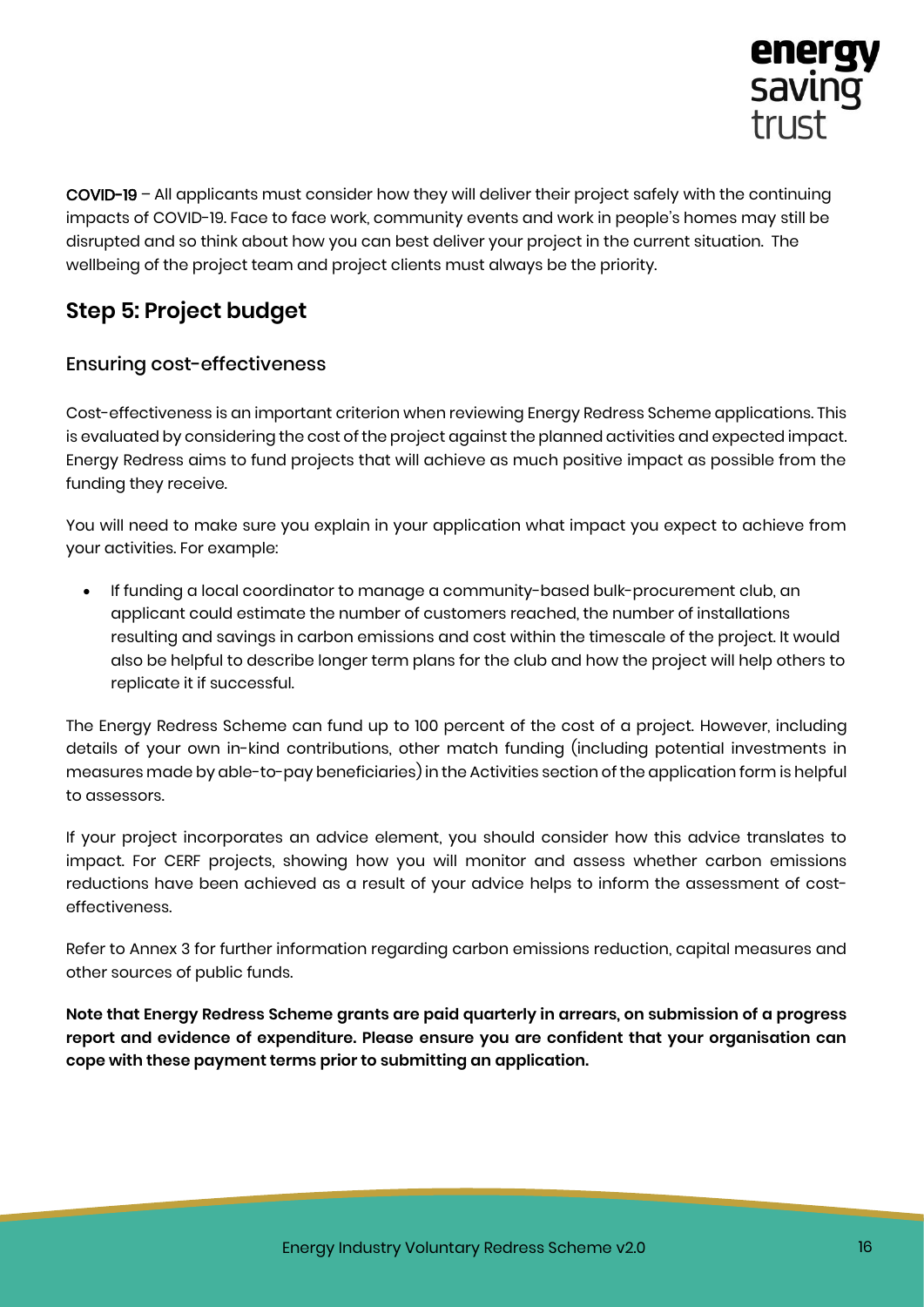

### 5.1 Project costs

The budget section is broken down into tables for staff costs, capital costs and other costs. Please ensure that your grant request and match funding (where applicable) equal the total costs in each table. It may be helpful to use the downloadable excel spreadsheet from the website to plan your budget and ensure everything adds up correctly: [energyredress.org.uk/application-pack](https://energyredress.org.uk/application-pack)

#### **VAT will only be funded if you cannot reclaim it, so all costs should exclude reclaimable VAT.**

#### 5.2 Staff cost breakdown

List all the staff posts that will be funded by the project, including the name of the person (where known), their role in the project, the organisation they work for and the task or deliverable they are responsible for.

Include the day rate for each member of staff. Decide if you wish to include a percentage towards the overheads of your organisation against the staff costs (up to a maximum of 25 percent) and then include the number of days the person will be working on the project e.g. 48 for one day/week on the project, 233 for a full-time post

If your project only lasts one year, please put zero in the year two columns.

#### How to calculate staff day rates

The staff day rates should be calculated by splitting the annual gross cost of employing the person (including National Insurance, Tax and Pension) by the actual number of days worked by them.

It is advisable to base this on the number of working days (removing weekends) minus the number of days taken as holiday. Using this approach will ensure that you cover the full cost of staff, both full time and part-time. For example:

If a full-time staff member had a total cost (salary, National Insurance, tax and pension) of £30,000 and worked five days a week - the number of weekdays in a year would be 260 (5 x 52 weeks), the staff member has 20 days annual leave, plus seven days statutory leave (bank holidays) so does 233 days' work per year. This would give a day rate of £128.76 (£30,000 ÷ 233). Using this higher day rate, rather than dividing by 365 days per year, ensures that the full cost of the staff member's time is covered, including paid leave.

#### How to account for overheads

Overheads include things like the share of office rental, insurance and utilities that are attributable to the project. You can choose either to: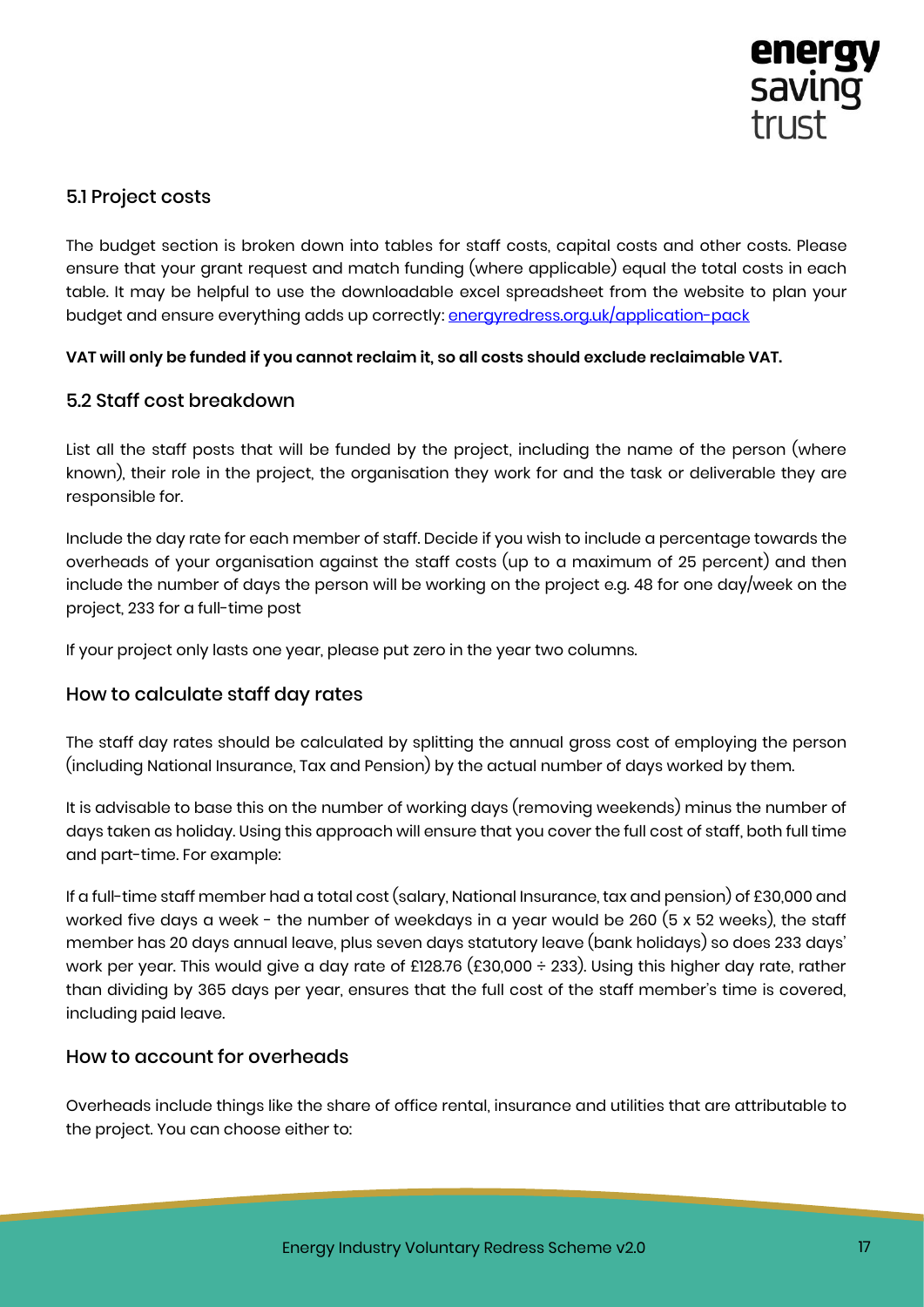

- charge a flat overhead rate of up to a maximum of 25 percent in the staff cost table or;
- charge on a full cost recovery basis, where the cost of all overheads linked to the project is calculated and detailed individually within the 'Other costs' budget table

Please be aware that we may ask for evidence of how your overhead rate is calculated, whichever approach you use.

Costs such as staff travel or IT equipment and phones for project workers are not classed as overheads so can be charged separately.

#### How to account for partner staff time

When working with partners, there are two choices on how they will participate which affect the staff rates they can charge. These are:

- They can be project partners named in the application; in which case they must charge actual staff cost plus overhead (not a commercial day rate) but have the benefit of not having to go through procurement.
- They can be subcontractors; in which case they must go through a fair and open procurement process after the grant is secured (so are not guaranteed the opportunity to work on the project), but they can charge a commercial day rate. In cases like this, the project lead will be responsible for securing good value through their procurement process.

#### 5.3 Capital costs

Capital costs are purchases of equipment or products such as energy-saving measures or equipment for your staff. Be as specific as you can for each item you are going to purchase and only budget for equipment directly attributable to the delivery of the project. Get quotes or undertake some basic research so that you include realistic costs for the items. Refer to Annex 3 and 4 to check which energy related measures can be covered by the Energy Redress Scheme.

#### 5.4 Other costs

Other costs can include subcontracted services (be clear about what the subcontractor will be doing for the project), promotional resources, venue hire, travel, training, and volunteer expenses. This section should not be used to claim overhead costs if you have already included overheads against the staff costs.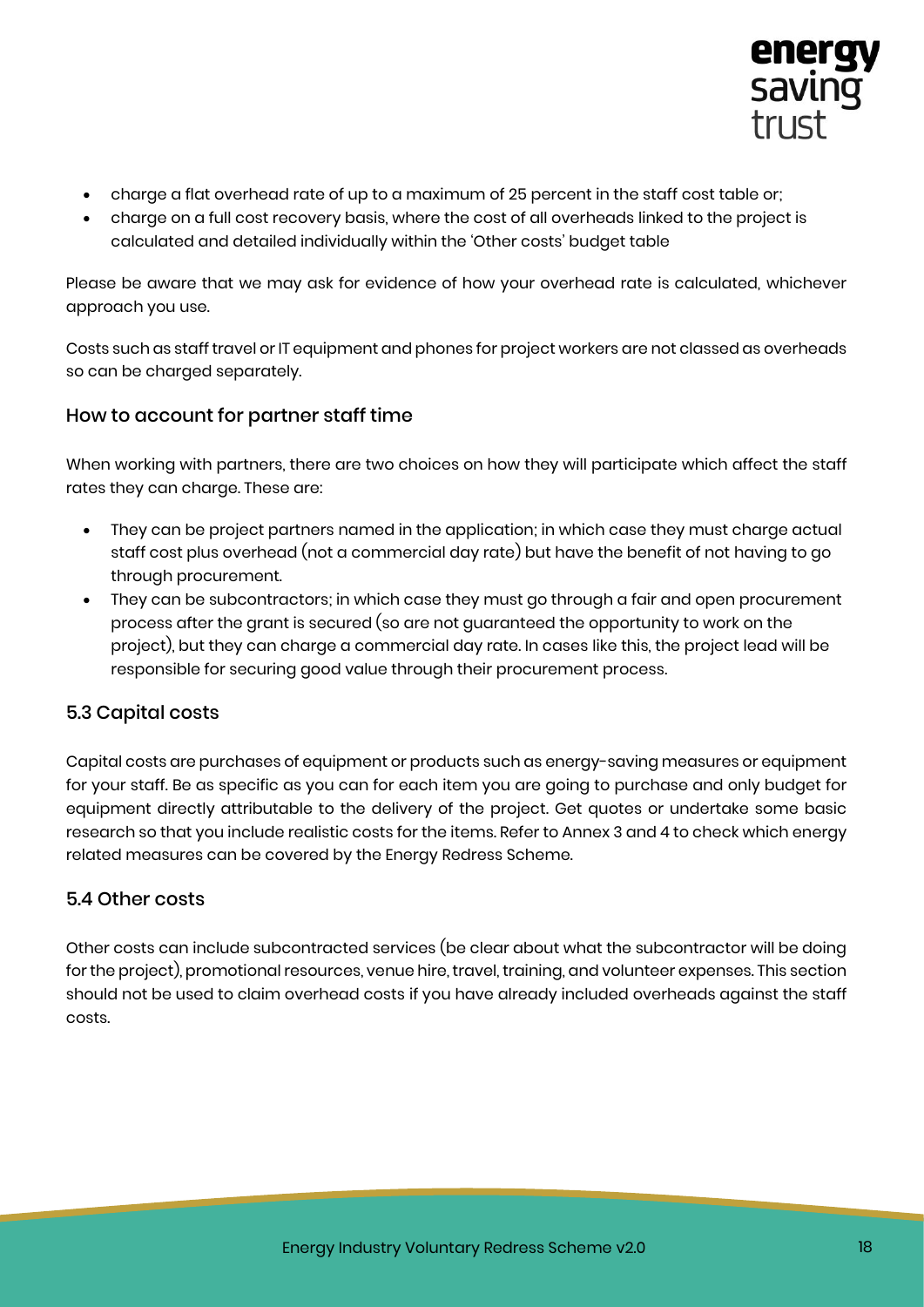

## <span id="page-19-0"></span>**Step 6: Important information**

#### 6.1 Ofgem regulated companies

Energy Redress Scheme payments cannot be made to any Ofgem licensee, or any other person or company that Ofgem regulates, which makes a voluntary redress payment. This includes delivery partners as well as the lead body making a grant application.

Energy companies regulated by Ofgem are those which have an Ofgem licence and include, but are not limited to, suppliers of electricity and/or gas, companies which transport electricity and/or gas and companies which generate electricity or produce gas. Further information on Ofgem licences is available here: [ofgem.gov.uk/licences-codes-and-standards/licences](https://www.ofgem.gov.uk/licences-codes-and-standards/licences)

To determine whether your organisation or project partners have close links to an organisation regulated by Ofgem, consider the following rules:

- eligible organisations should **not** share branding with any Ofgem regulated energy company e.g., on their website or in their logo
- eligible organisations should **not** be legally under the control of, or a subsidiary of, a regulated energy company

If you are confident that no organisation that will receive income from your project has close links to an Ofgem regulated company, tick the checkbox.

#### 6.2 Data protection

Remember to read the data protection statement before signing it and use it as a reminder to check that your project is compliant with the General Data Protection Regulation (UK-GDPR).

#### 6.3 Signature

The "Authorised Signatory" should be someone with authority to sign contracts to the level of your requested grant on behalf of the organisation that is submitting the proposal. The signatory is confirming that the information in your application is true, accurate and complete. If you are the lead partner of a partnership project, be aware that you could be liable for any incorrect information provided by partners.

## <span id="page-19-1"></span>**Step 7: Upload documents**

The last step of the application form is where you can upload documents to support your application. The only additional documents that can be uploaded as part of your application are: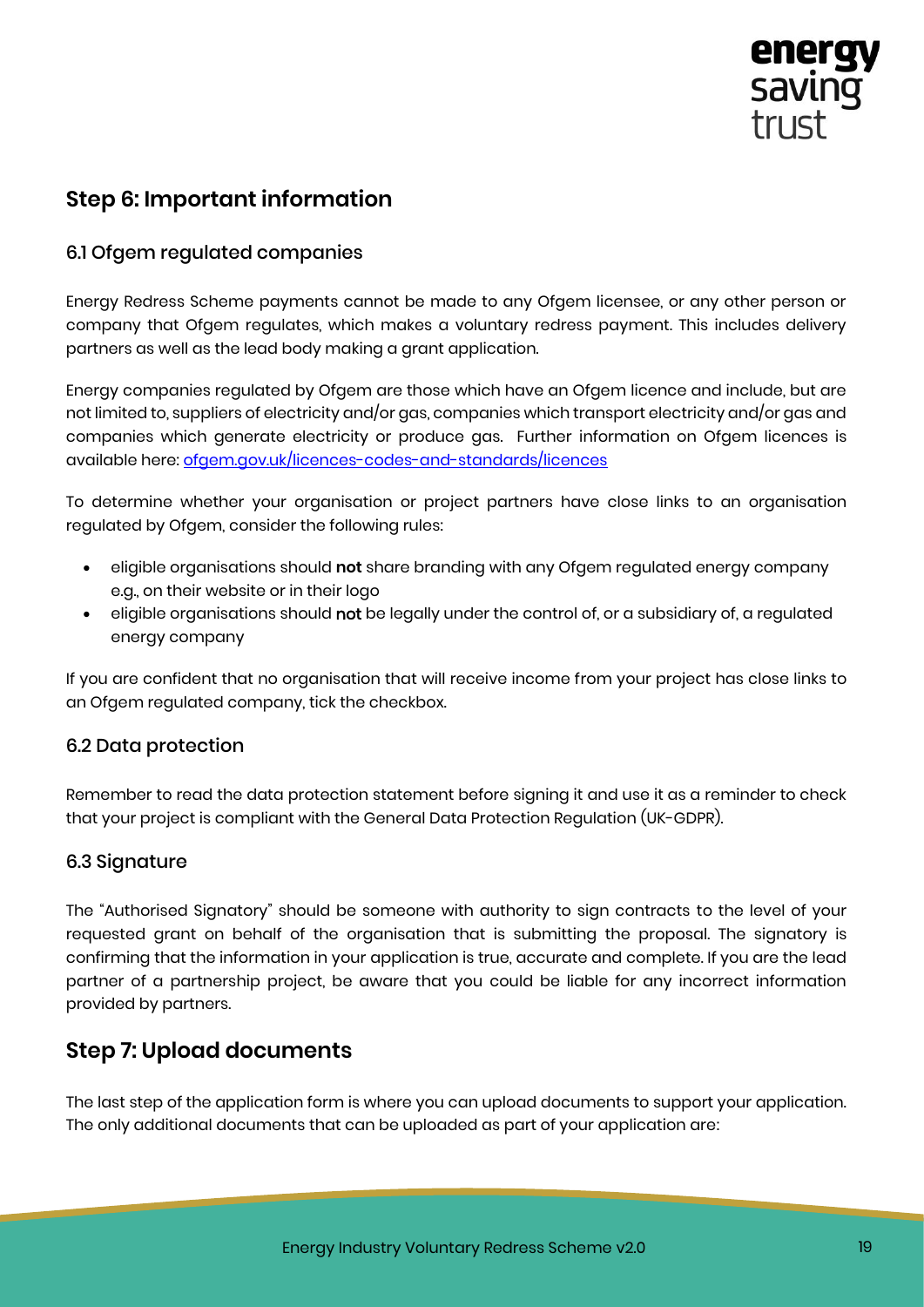

- letters of support from partner organisations or other interested parties
- the 'Detailed Project Programme' spreadsheet if you are asking for over £500,000 in grant
- up to two feasibility reports/options appraisals
- the 'Carbon Reduction Targets' spreadsheet (CERF) where measures will be installed
- the calculation methodology underpinning your estimates for direct carbon emissions reductions achieved by 'Other LoCO2 Measures' (CERF, if applicable)
- the methodology used to assess the market potential that you indicated under section 3.9 Scope for replication or learning (CERF)

Let each document fully upload before uploading the next one to avoid uploading duplicates.

Once the documents are fully uploaded you should be able to save the application and then submit if a funding round is open. If the application is submitted successfully, you will receive an e-mail acknowledgment and it will be recorded in the table on the Energy Redress Dashboard as submitted.

#### **For queries relating to applications, please contact the Energy Redress Team at: [energyredress@est.org.uk](mailto:energyredress@est.org.uk)**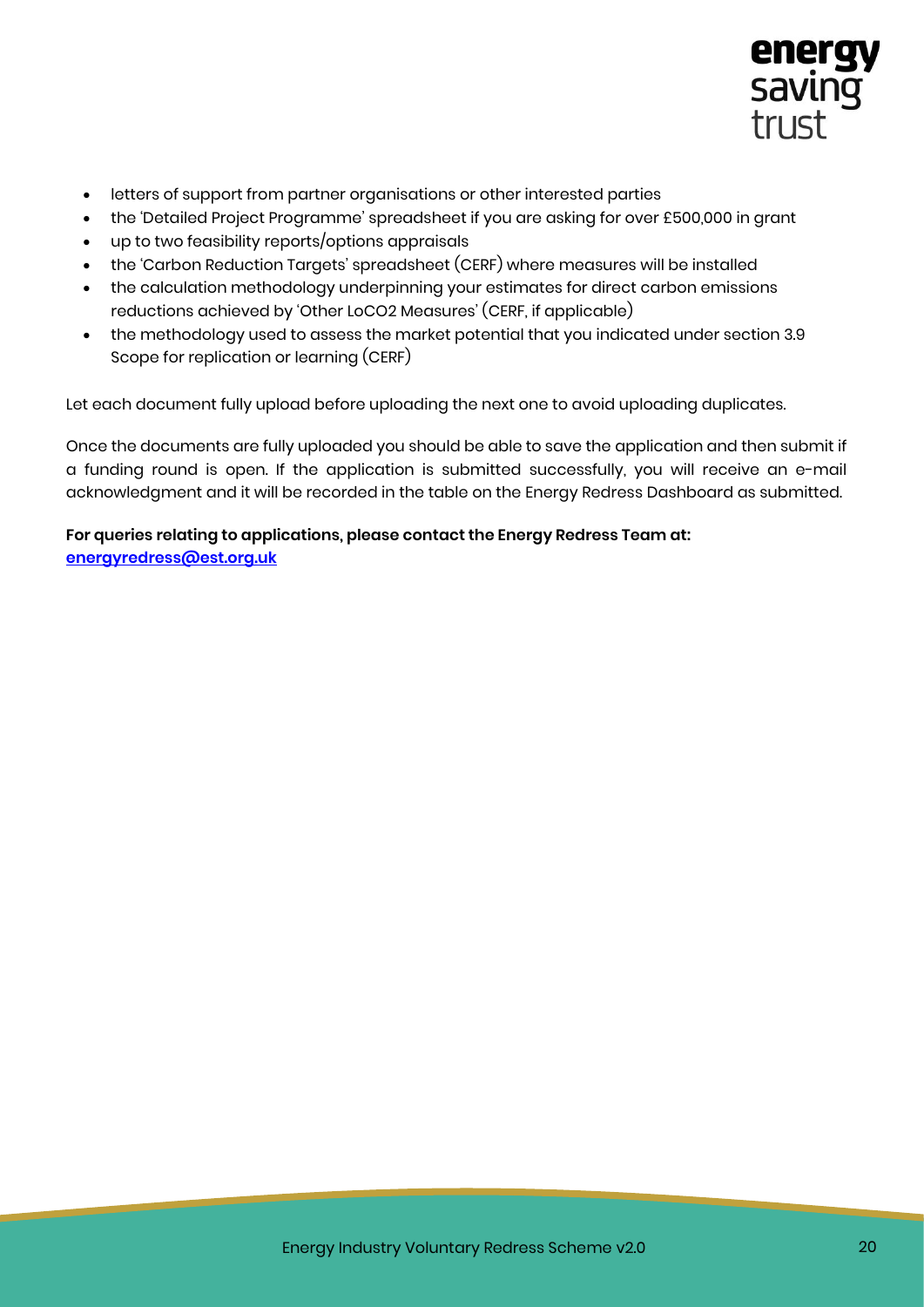

# <span id="page-21-0"></span>**Annex 1 Further information**

## <span id="page-21-1"></span>**Useful information on energy, fuel poverty and vulnerable customers**

The following is a list of information and tools related to energy and vulnerable energy consumers in the UK. This document also lists other funding sources and services, which you should consult to ensure that the Energy Redress Scheme is the most appropriate source of funding for your project and that it does not duplicate other existing programmes.

Be aware that many of these sources of information, tools, funding sources and/or funded services are owned by third parties and neither Energy Saving Trust nor Ofgem makes any warranties or representations (whether expressed or implied) or gives any undertakings in relation to the accuracy, sufficiency or completeness of such sources of information, tools, funding sources and/or funded services. Please exercise the same caution you would with any internet-based information or resources.

If you are aware of other funds, services or resources that would be useful to other organisations, please email us a[t energyredress@est.org.uk.](mailto:energyredress@est.org.uk) Note that only non-commercial, free information will be included here.

## <span id="page-21-2"></span>**Useful links**

Local authorities may be interested in partnering with organisations on projects funded by the Energy Redress Scheme. To find useful contacts in your area, please contact your local authority or look at The Association of Local Energy Officers website: [ALEO.](https://www.aleo.org.uk/)

The Community Energy Hub, managed by Community Energy England, provides information and links to a wide range of resources relevant to local action on energy efficiency, fuel poverty and renewable energy. It also includes links to community energy societies who may be interested in partnering on Energy Redress Scheme projects: [hub.communityenergyengland.org](http://hub.communityenergyengland.org/)

Community Energy Associations:

- [communityenergyengland.org](https://communityenergyengland.org/)
- [communityenergywales.org.uk](http://communityenergywales.org.uk/)
- [communityenergyscotland.org.uk](http://communityenergyscotland.org.uk/)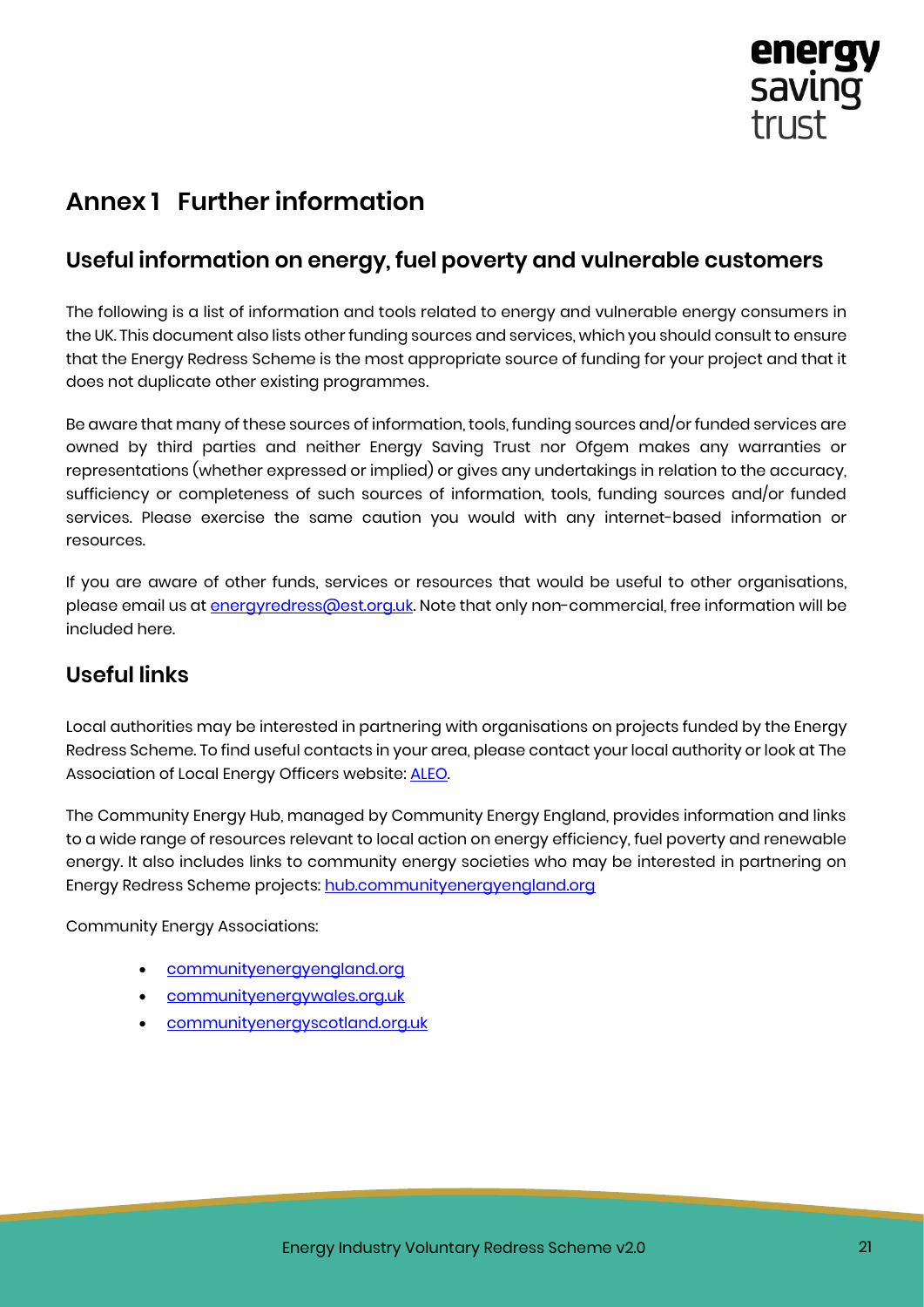

## <span id="page-22-0"></span>**Tools and information**

- The Energy Saving Trust website has free and impartial information on home energy efficiency as well as renewable energy and sustainable transport: [energysavingtrust.org.uk](http://www.energysavingtrust.org.uk/)
- National Energy Action (NEA) the national Fuel Poverty charity: [nea.org.uk](http://www.nea.org.uk/)
- National Energy Action (NEA) Community Action on Fuel Poverty site: [fuelpovertyresource.org.uk](https://www.fuelpovertyresource.org.uk/)
- Local Energy Advice Partnership (LEAP): [The Energy and Money Saving Service](https://applyforleap.org.uk/)
- Centre for Sustainable Energy: [cse.org.uk/resources](https://www.cse.org.uk/resources)
- Smart Energy GB, resources related to the roll out of smart meters: [smartenergygb.org](https://www.smartenergygb.org/en)
- The Scottish Climate Challenge Fund although completed has a repository of online tools and resources: <https://www.keepscotlandbeautiful.org/climate-change/climate-challenge-fund/>
- Sheffield Hallam University undertook a three-year project to research ways to reach those hardest to reach with energy advice. Their conclusions and recommendations can be found here [Reaching the 'Hardest to Reach' with energy advice](https://www.shu.ac.uk/centre-regional-economic-social-research/publications/reaching-the-hardest-to-reach-with-energy-advice-final-report)
- Simple Energy Advice: [simpleenergyadvice.org.uk](https://www.simpleenergyadvice.org.uk/)
- The Energy Saving Trust website has free and impartial information on home energy efficiency as well as renewable energy and sustainable transport: [On the path to net zero collection](https://energysavingtrust.org.uk/collection/on-the-path-to-net-zero/)
- The Energy Networks Association's Smarter Networks Portal includes a variety of reports and other material relating to innovation and decarbonisation of the UK electricity network: [smarternetworks.org](https://www.smarternetworks.org/)

## Current services and support programmes:

These services and support programmes can be relevant to energy innovation and carbon emissions reduction projects. Please ensure that your project does not duplicate any of the services listed here, but you should consider whether and how your project could work alongside or partner with these services, programmes and funds.

#### UK:

- Government information on the Energy Company Obligation (ECO) [gov.uk/energy-company](https://www.gov.uk/energy-company-obligation)[obligation](https://www.gov.uk/energy-company-obligation)
- Ofgem information on ECO [ofgem.gov.uk/environmental-programmes/eco](https://www.ofgem.gov.uk/environmental-programmes/eco)
- Simple Energy Advice [simpleenergyadvice.org.uk](https://www.simpleenergyadvice.org.uk/)
- Ofgem information on th[e Domestic Renewable Heat Incentive](https://www.ofgem.gov.uk/environmental-programmes/domestic-rhi) (RHI)
- Government information on the [Boiler Upgrade Scheme](https://www.gov.uk/guidance/check-if-you-may-be-eligible-for-the-boiler-upgrade-scheme-from-april-2022)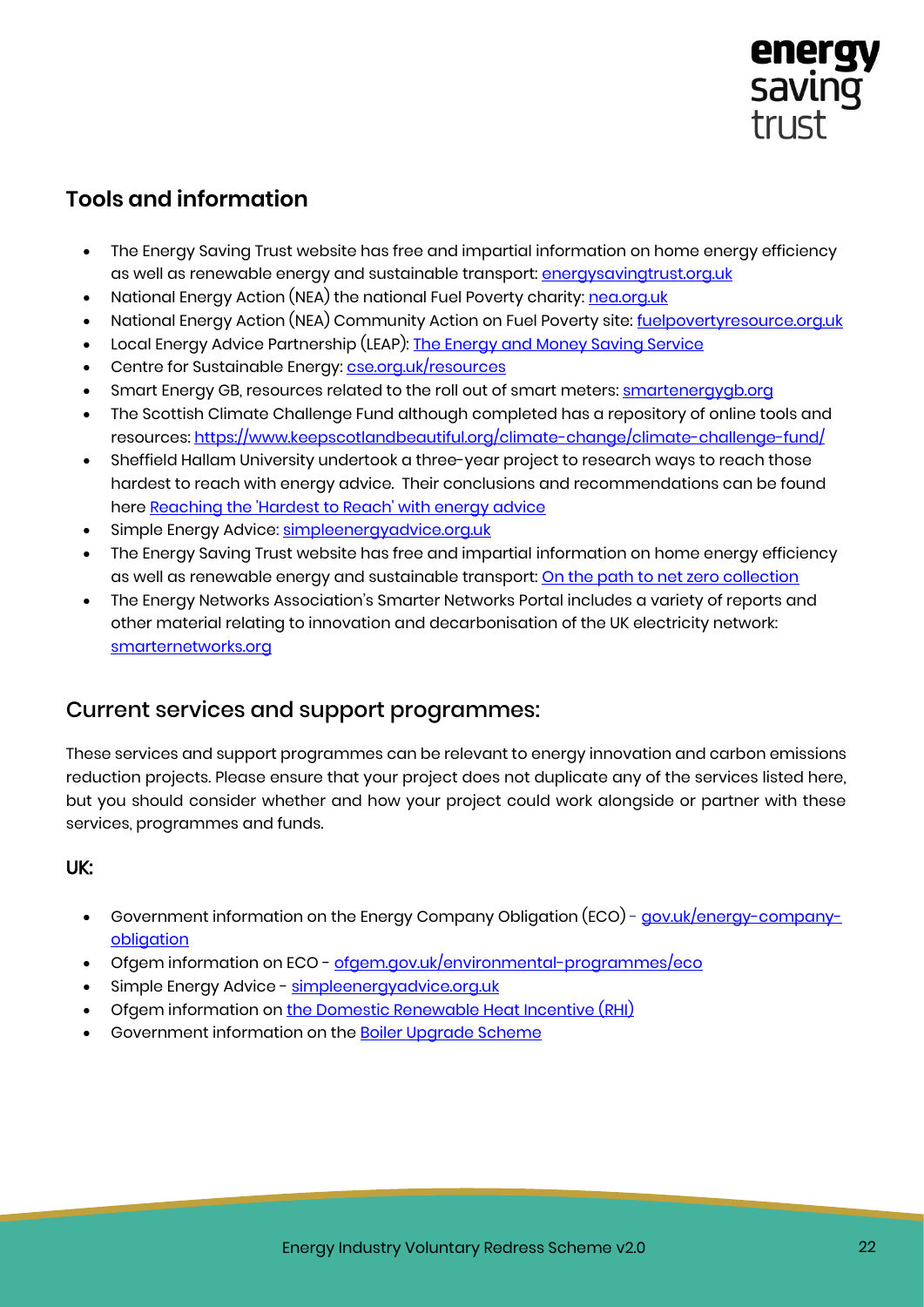

### England:

A list of Local Authorities that were successful through the Sustainable Warmth Competition to upgrade energy efficient homes of low-income households - [Sustainable Warmth Competition](https://www.gov.uk/government/publications/sustainable-warmth-competition-successful-local-authorities)

#### Scotland:

- Home Energy Scotland advice service from Scottish Government provides impartial energy advice and access to grants and interest-free loans: [homeenergyscotland.org](https://www.homeenergyscotland.org/)
- Local Energy Scotland and Community and Renewable Energy Scheme (CARES) from Scottish Government provides support and funding for community and locally owned renewable energy projects: [localenergy.scot](https://www.localenergy.scot/)
- Historic Environment Scotland:
	- Advice & Support historicenvironment.scot/advice-and-support
	- **EXECTE AT A FUNDING historicenvironment.scot/grants-and-funding**
- Foundation Scotland community grants: [foundationscotland.org.uk/grants-and-funding-for-organisations/grant-programmes](https://www.foundationscotland.org.uk/grants-and-funding-for-organisations/grant-programmes/)
- Net Zero Nation information and resources on climate change and support to reduce carbon emissions: [netzeronation.scot/](https://www.netzeronation.scot/)
- Community Energy Scotland independent advice and financial support for community owned renewable energy projects[: communityenergyscotland.org.uk](http://www.communityenergyscotland.org.uk/)

#### Wales:

- Welsh Government Warm Homes Nest fuel poverty support scheme: [nest.gov.wales](https://nest.gov.wales/en/)
- Welsh Government home improvement loans: [gov.wales/home-improvement-loan](https://gov.wales/home-improvement-loan)
- Welsh Government Energy Service, supports local and community energy projects: [gov.wales/energy-service-public-sector-and-community-groups](https://gov.wales/energy-service-public-sector-and-community-groups)
- Disabled Facilities Grants[: gov.wales/adapt-your-home-if-you-are-disabled-or-older-person](https://gov.wales/adapt-your-home-if-you-are-disabled-or-older-person)
- Peer to peer mentoring by communities on sustainable energy projects: [renewwales.org.uk](https://www.renewwales.org.uk/)
- Wales Council for Voluntary Action: [wcva.org.uk](https://www.wcva.org.uk/)
- Wales Co-operative Centre: [wales.coop](http://wales.coop/)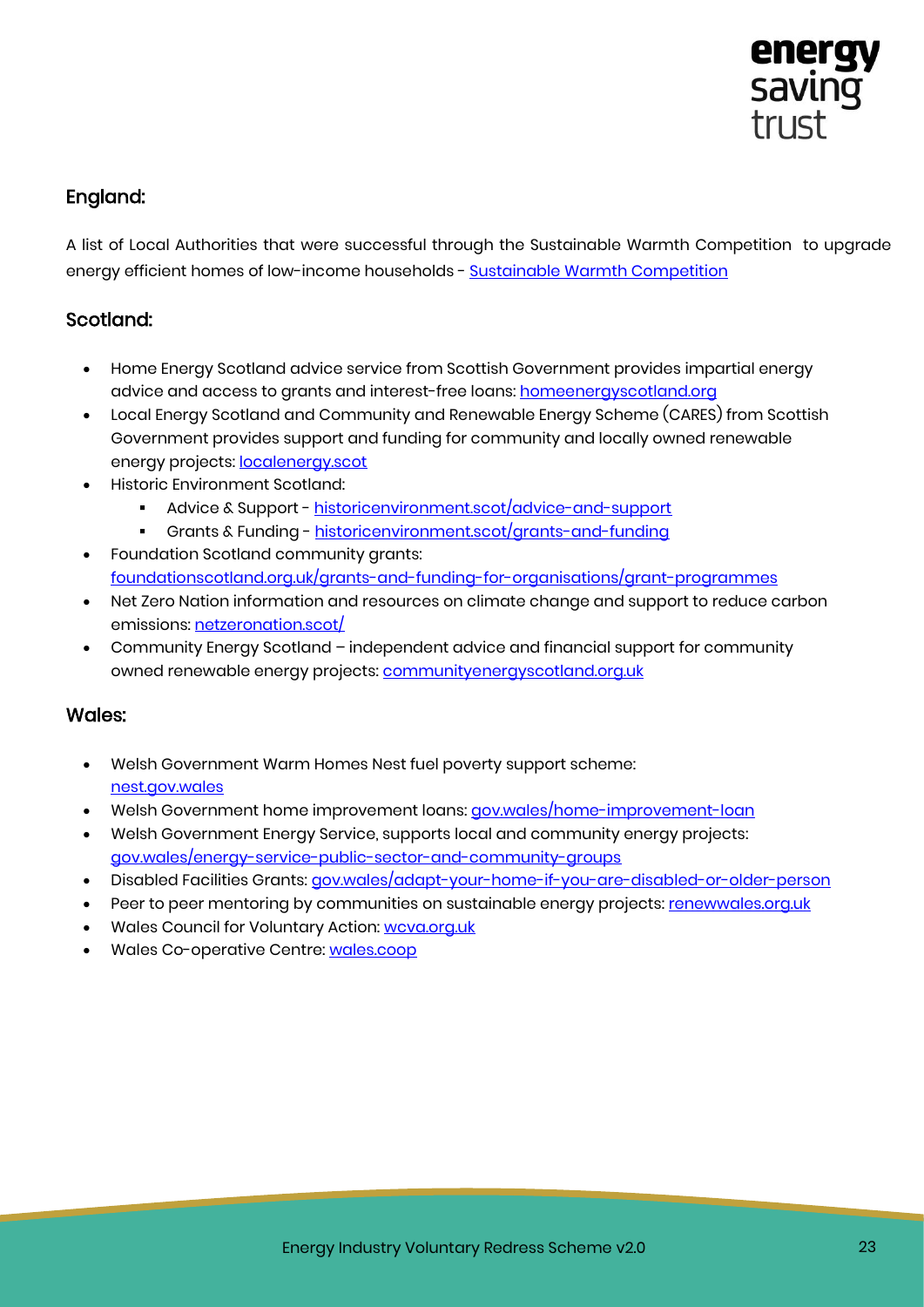

## <span id="page-24-0"></span>**Annex 2 Indicators, metrics and targets**

In your grant application we ask you to set some measurable targets that the project will achieve. Targets are expected to be realistic for the length and scale of the project, as well as showing good value for money. You are free to choose the indicators that best reflect what you aim to achieve. We will expect you to report on progress against these indicators, so make sure to choose ones that you are able to monitor accurately and efficiently.

## <span id="page-24-1"></span>**Possible indicators**

**Energy saved** – resulting from advice or the installation of measures. This could be tracked through data from energy bills or energy metering or could include assumed savings where these assumptions are robust.

**Money saved/gained** – resulting from advice delivered through the project e.g., on switching tariff or supplier, behavioural change, energy debt write off or the installation of measures.

**Tonnes of carbon emissions saved** - resulting from the installation of energy efficiency measures or renewable technologies. You can find the latest UK government recognised and regularly updated conversion factors available here: *[gov.uk/government/publications/valuation-of-energy-use-and](https://www.gov.uk/government/publications/valuation-of-energy-use-and-greenhouse-gas-emissions-for-appraisal)*[greenhouse-gas-emissions-for-appraisal](https://www.gov.uk/government/publications/valuation-of-energy-use-and-greenhouse-gas-emissions-for-appraisal)

For the purposes of the simplified target indication requested in the *Carbon Reduction Target Table*, we have adopted the simplified 'Consumption and generation-based emission factors' and 'Conversion factors for final energy demand' as detailed in the Treasury Green Book supplementary guidance (Table 1 and Table 2a). These can be obtained from the UK Government website, [here.](https://assets.publishing.service.gov.uk/government/uploads/system/uploads/attachment_data/file/793632/data-tables-1-19.xlsx)

**Households reached with advice** – distinguish between the different types of intervention you are offering in the 'targets' section and the Advice Targets Table. The numbers reached can be monitored with sign-in sheets, spreadsheets or more comprehensive Customer Relationship Management systems (CRMs).

**Measures installed** – ensure you can accurately record how many of each measure you distribute or install throughout the project.

**Health and wellbeing impacts** – are you able to demonstrate the health and wellbeing benefits of energy efficiency interventions. Please consider using customer surveys or other social impact tools, to demonstrate the wider impact of your project. Useful resources include; The Warwick-Edinburgh Mental WellBeing Scale [\(WEMWBS\)](http://www.healthscotland.scot/tools-and-resources/wemwb-scale-and-mental-health-indicators/wemwbs) and the [HACT](https://hact.org.uk/tools-and-services/uk-social-value-bank/) social value calculator.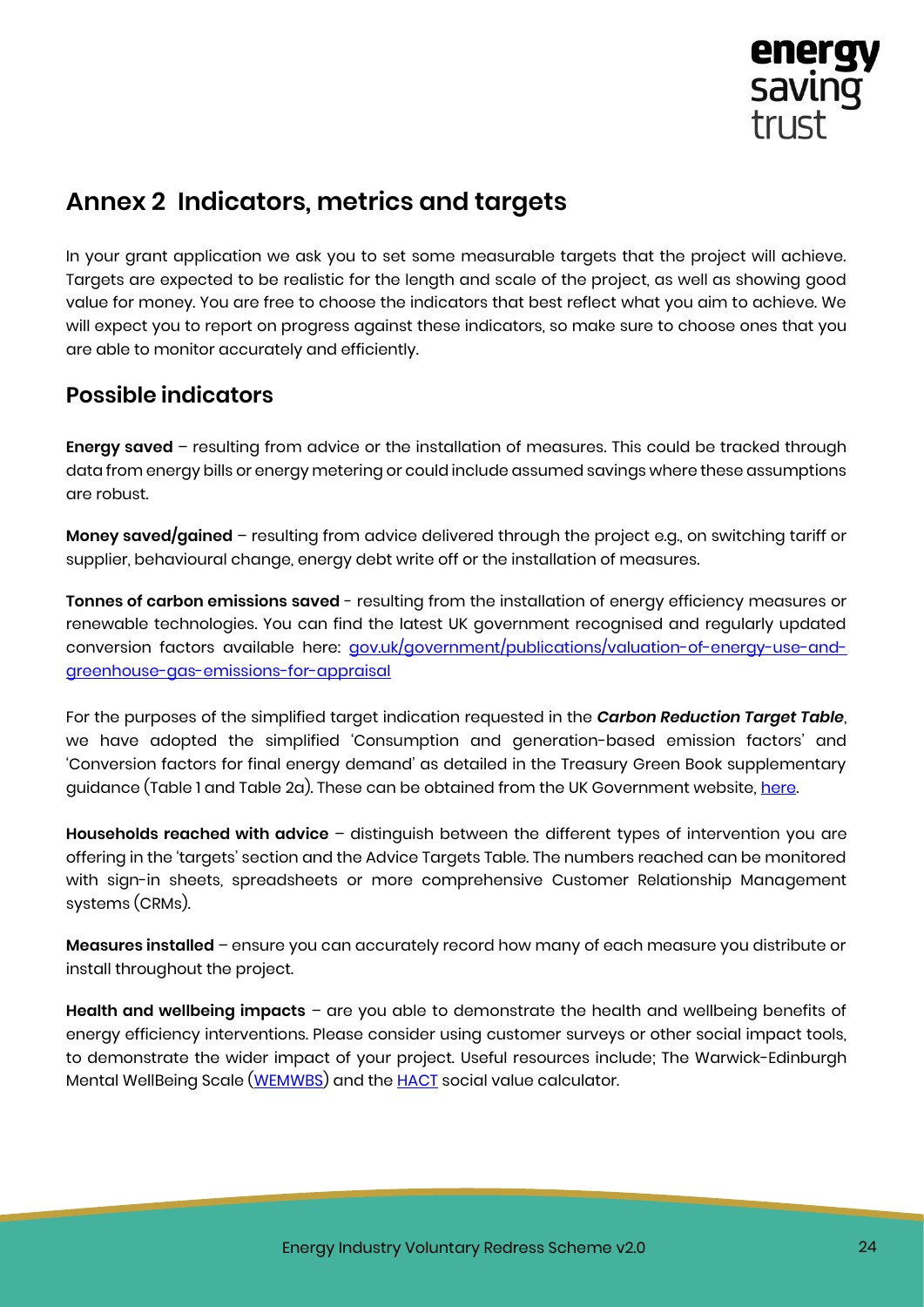

## <span id="page-25-0"></span>**Annex 3 Carbon emissions reduction capital measures**

The Carbon Emissions Reduction Fund can support a variety of established and emerging technologies that deliver reductions in carbon dioxide emissions associated with energy generation, distribution and end-use consumption. Note that this also includes renewable energy electrical generation technologies.

Most of these measures will deliver a return on investment in energy and fuel costs saved or income paid for energy generated, and applicants should take account of this in budgeting. In all cases, applicants should only seek the funding that is required to make a project financially viable. Projects seeking 100 percent capital funding are unlikely to be successful unless there is a very clear evidence base for why this is necessary. Applicants should consider how future projects could replicate activity without the same level of funding.

The types of technologies that the Carbon Emissions Reduction Fund can support includes, but is not limited to:

- Solar Photovoltaic energy systems
- Wind Turbine generator systems
- PV -Thermal or Solar-Thermal Panels
- Enabling storage (electrical or thermal batteries)
- Renewable electricity self-consumption optimisation technologies (such as PV-immersion controllers)

A key parameter for support under the Carbon Emissions Reduction Fund priority is that the applicant can demonstrate that the measures have potential to deliver meaningful and permanent carbon reduction benefits. Applicants should therefore pay particular attention to addressing the carbon reduction and replication elements of the application form.

Do check whether other sources of public funds may be available and whether there are any restrictions on combining with Energy Redress Scheme support.

Where capital measures are to be implemented, most will require professional installation. Applicants should clearly explain who will be installing any measures proposed within their projects and how they will ensure the work is undertaken safely and to a good standard. Relevant regulations, quality standards or accreditation requirements (where they exist), should always be complied with. Products and installations in the small-scale renewable sector shall adhere to the appropriate Microgeneration Certification Scheme (MCS) standards. Electrical, ventilation, plumbing, heating / hot water and microgeneration installations, must always be undertaken by an appropriate competent person(s) and be installed so as to provide for safety and proper functioning for the intended use.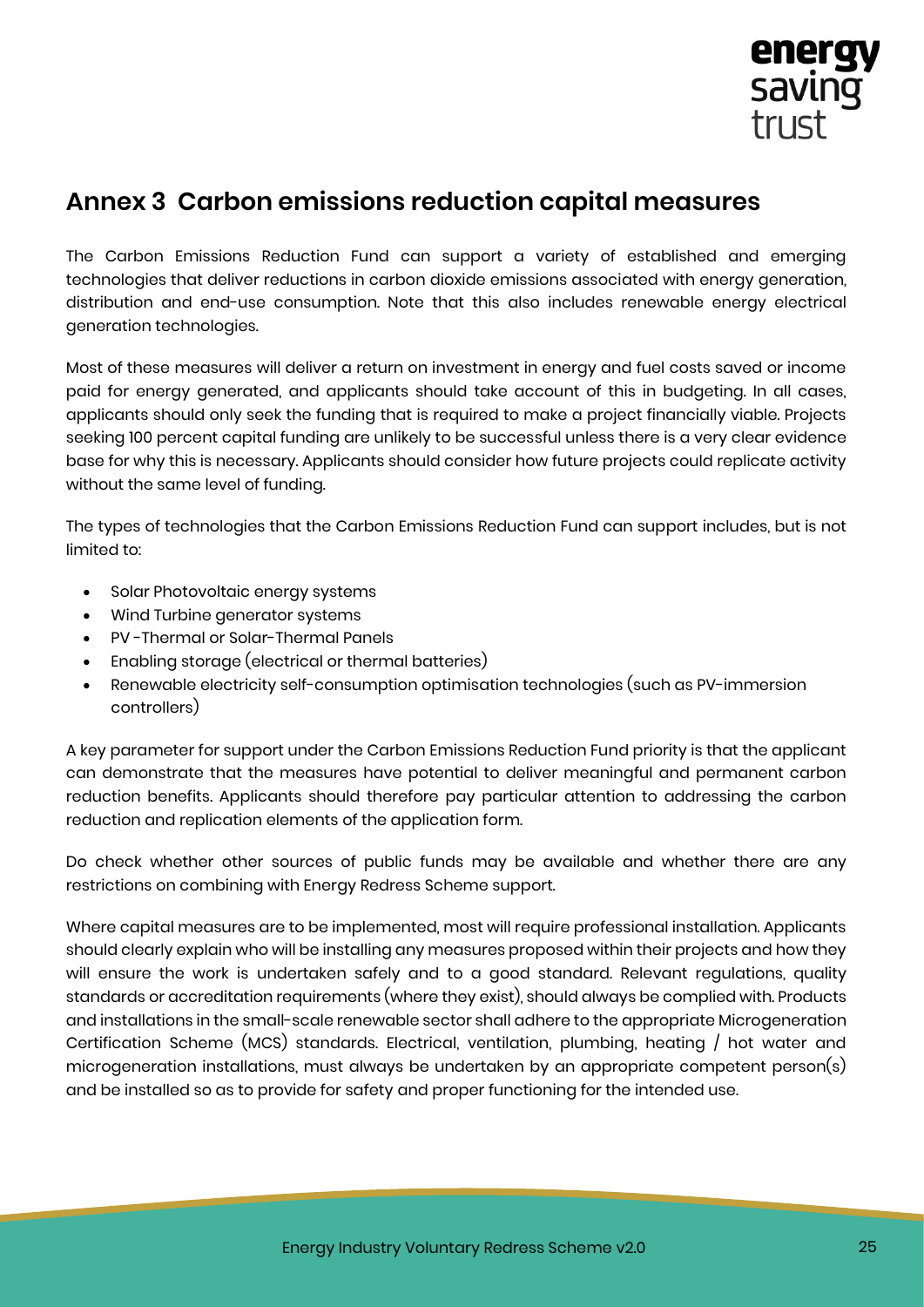

#### Note on carbon emissions reduction measures and sources of public funds

Energy Redress funding will not cover any capital costs that are already covered by government funding. If your project is using sources of public funding, please explain in your application why Energy Redress Scheme funding is needed in addition and confirm that there is no duplication of funding.

## Measures the Energy Redress Scheme cannot fund as they are outside of Ofgem's regulatory area include:

- **•** tree-planting / sequestration
- carbon offsetting initiatives
- **·** measures addressing the transport sector
- organic waste projects
- climate change adaptation projects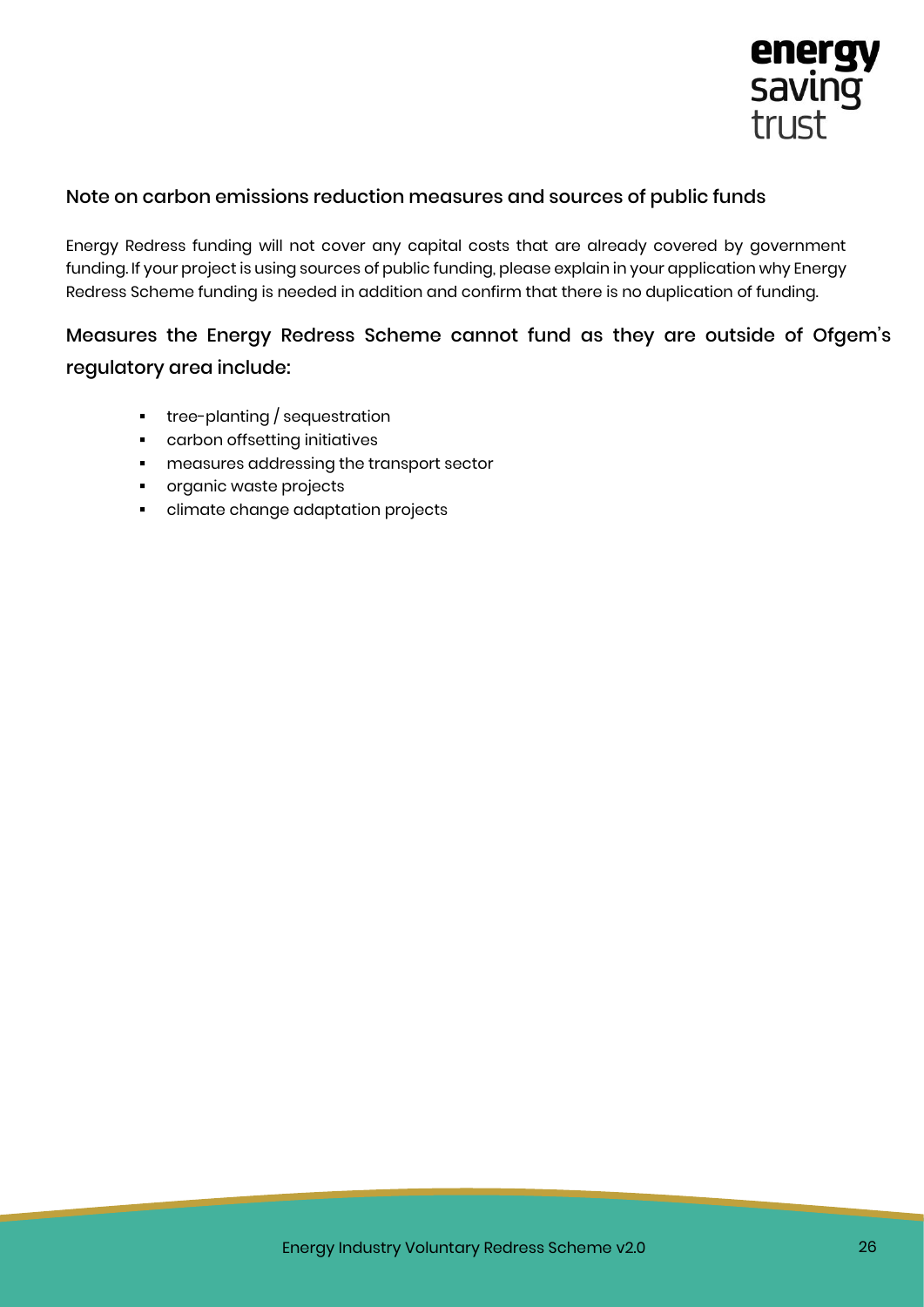

# <span id="page-27-0"></span>**Annex 4 Energy efficiency related capital measures**

The Energy Redress Scheme can fund small measures and equipment that help energy consumers to save energy and money in their homes and to have safer, healthier living environments.

Note that if these measures are being installed in "able-to-pay" households rather than those in vulnerable situations, you should provide a justification for why Redress funding is needed and consider what is an appropriate intervention level (% of the cost that will be paid through an Energy Redress grant).

The table below is a guide for what measures the Energy Redress Scheme can fund. Many of the measures can be installed without the help of a professional, but applicants should clearly explain who will be installing any measures proposed within their projects and how they will ensure the work is undertaken safely and to a good standard. Where quality standards or accreditations exist, these should always be complied with e.g. CIGA, HETAS.

| Measure                                  | <b>Energy saving properties</b>                                |
|------------------------------------------|----------------------------------------------------------------|
| Cavity wall insulation*                  | Reduces radiative and convective heat loss through external    |
|                                          | walls.                                                         |
|                                          |                                                                |
| Chimney draught excluders                | Reduces convective heat loss through an open chimney.          |
| Draught proofing foam strips             | Reduces convective heat loss through gaps in windows and       |
| Draught proofing seals with brushes      | doors. All have their own merits and different situations that |
|                                          | they are best suited for.                                      |
| Flexible fillers for skirting boards and | Reduces convective heat loss through gaps in floor and         |
| floorboards                              | skirting boards.                                               |
| Foam tube pipe insulation                | Reduces wasted heat through internal exposed pipes.            |
| Heating programmer*                      | A timer connected to a heating system, which will reduce       |
|                                          | instances of heating being on for longer than needed.          |
| Hot water cylinder thermostats           | Hot water cylinder thermostats will prevent them being set at  |
|                                          | higher temperatures than needed (should be 60-65°C)            |
| Insulation around loft hatches           | Prevents convective heat loss through gaps in loft hatch.      |
| Keyhole cover                            | Prevents convective heat loss through keyhole.                 |
| LED bulbs (any sort)                     | Uses less energy than CFLs and GLS bulbs.                      |
| Letter box brushes                       | Prevents convective heat loss through letterboxes.             |
| Loft insulation up to 300mm*             | Reduced radiative and convective heat loss through roof.       |
| Polyurethane foam/silicone fillers       | Reduces convective heat loss through gaps around doors,        |
|                                          | windows, pipework, skirting boards.                            |

The resident's permission must be secured before any measures are installed in their property.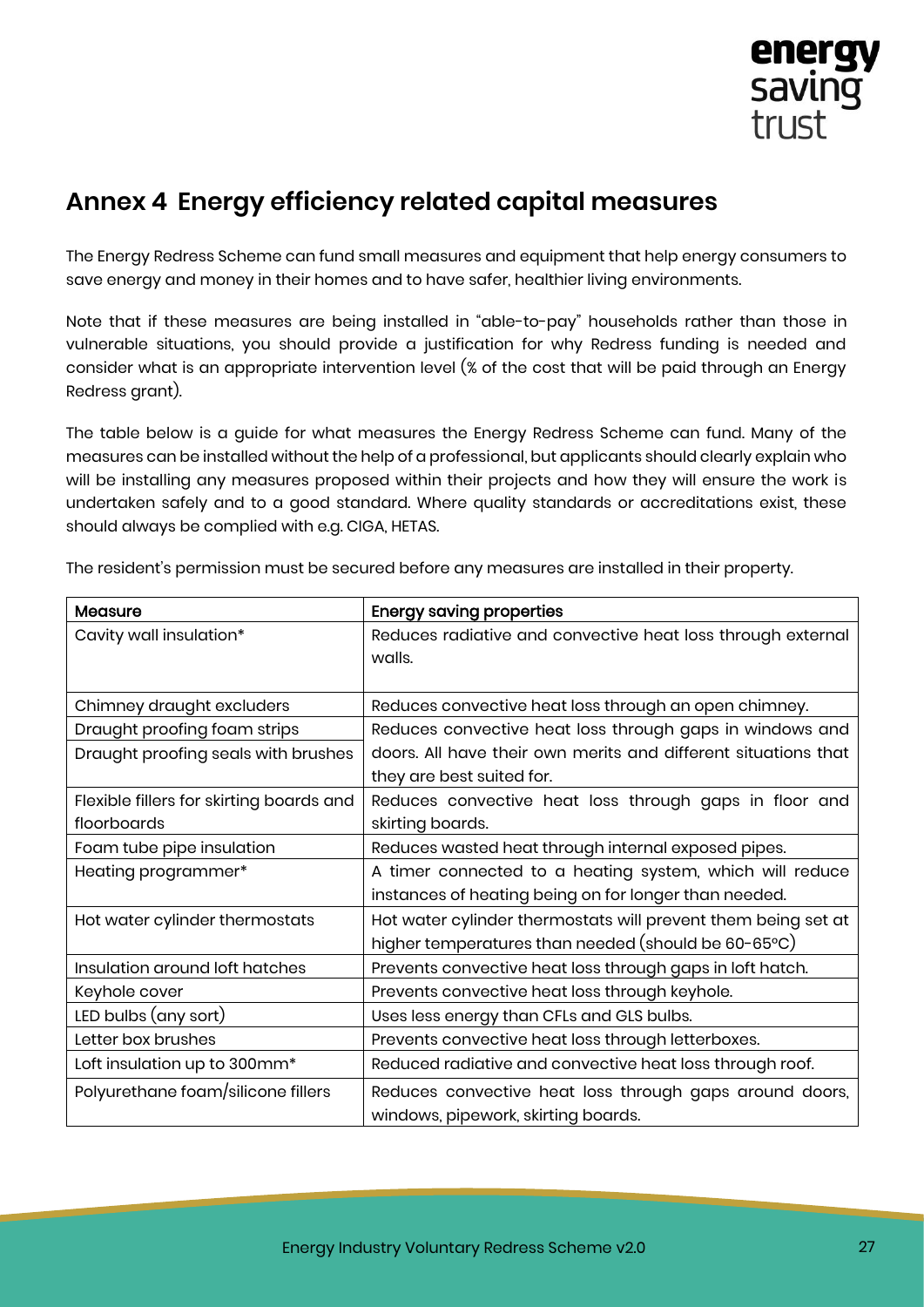

| Power down plug in devices/ remote<br>control sockets | Helps avoid standby and idle power on devices.                                                                              |
|-------------------------------------------------------|-----------------------------------------------------------------------------------------------------------------------------|
| Radiator reflector panels                             | Reflects radiative heat into the room, better savings on solid<br>walls.                                                    |
| Room thermostat                                       | Allows room temperature to be set and switches off heating<br>once met. Prevents overheating and wasting energy.            |
| Secondary glazing units                               | Good alternative to double glazing, usually for historic homes<br>in conservation areas as some have building restrictions. |
| Thermally lined curtains                              | In addition to double/secondary glazing it will decrease the<br>heat loss rate from windows.                                |
| <b>Thermostatic Radiator Valves</b>                   | Allows different rooms to be set to different temperatures,<br>reducing the heat needs in rooms that are less used.         |
| Underfloor insulation fibre                           | A typical way you would insulate a solid or suspended floor.                                                                |
| Underfloor insulation spray foam*                     | This is a less typical way you would insulate a solid or<br>suspended floor but still fine.                                 |
| Water efficient shower head                           | This reduces the flow rate of hot water and mixes it will some<br>air to deliver good performance with less energy.         |

#### \*Only where it can be evidenced that the householder is not eligible for ECO but is still vulnerable.

This table is under constant review and will be amended as new technologies or materials are developed that are proven to save energy in an average property.

The Energy Redress Scheme can also fund the following measures in vulnerable households:

**Carbon monoxide alarms** in homes with open fires or where the boiler is in a living area/bedroom.

**Cold monitors** that let people know (with sound or light) if the ambient temperature is getting too cold for them so that they put the heating on.

**Minor Repairs** to make a house airtight and to make other energy saving measures more effective.

**Monitoring equipment** for energy use and temperature, where this is needed to measure the impact of a project. When installing energy monitoring equipment, projects should explain why this is needed in addition to smart meters.

**Winter warmth packs** containing warm clothes and blankets, to help very vulnerable people in emergency situations.